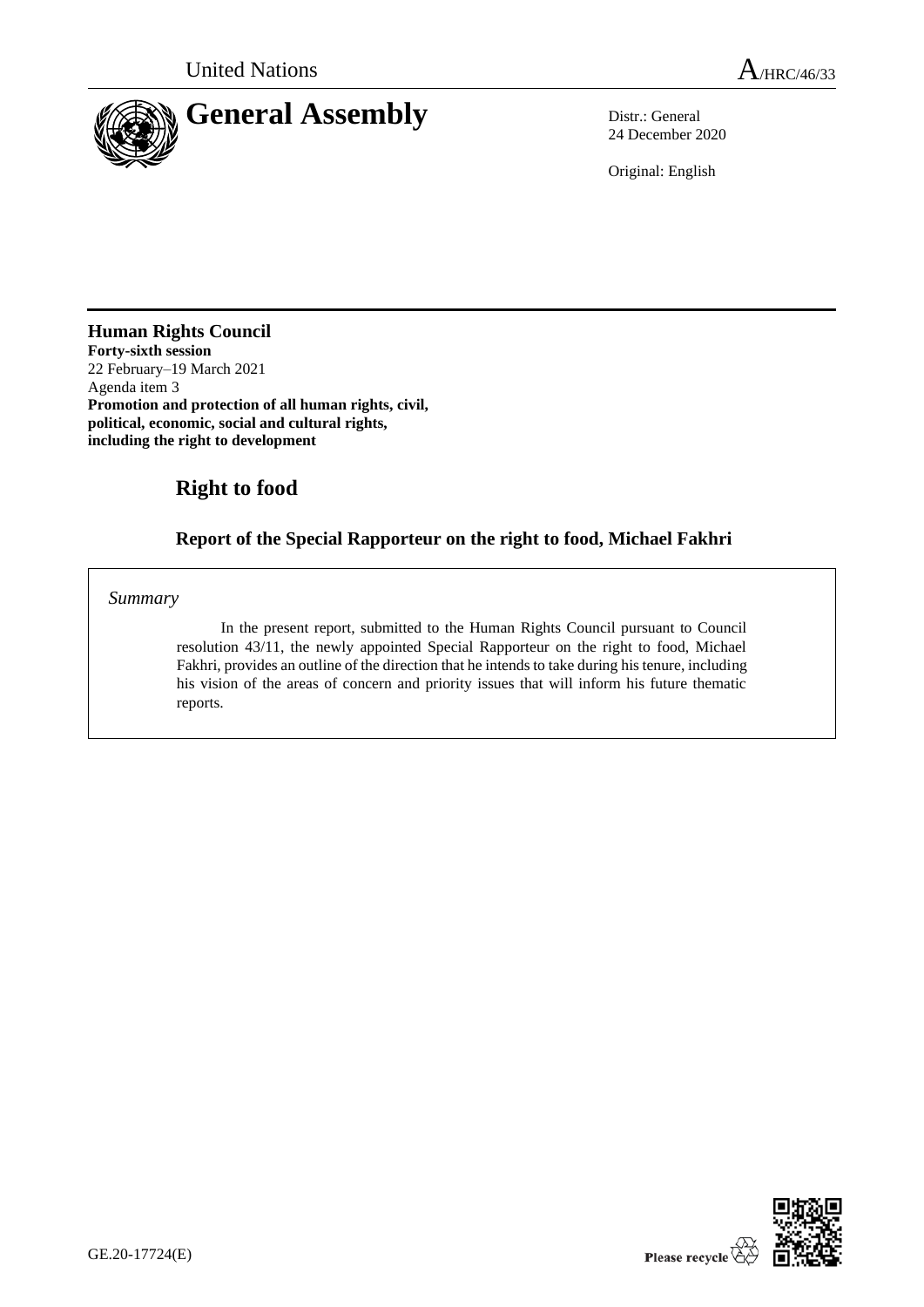# Contents

|     |           |  | Page |
|-----|-----------|--|------|
| L.  |           |  | 3    |
| П.  |           |  | 3    |
|     | А.        |  | 3    |
|     | <b>B.</b> |  | 5    |
|     | C.        |  | 6    |
| Ш.  |           |  | 8    |
|     | A.        |  | 8    |
|     | <b>B.</b> |  | 9    |
|     | C.        |  | 14   |
| IV. |           |  | 15   |
|     | A.        |  | 15   |
|     | <b>B.</b> |  | 16   |
| V.  |           |  | 17   |
| VI. |           |  | 19   |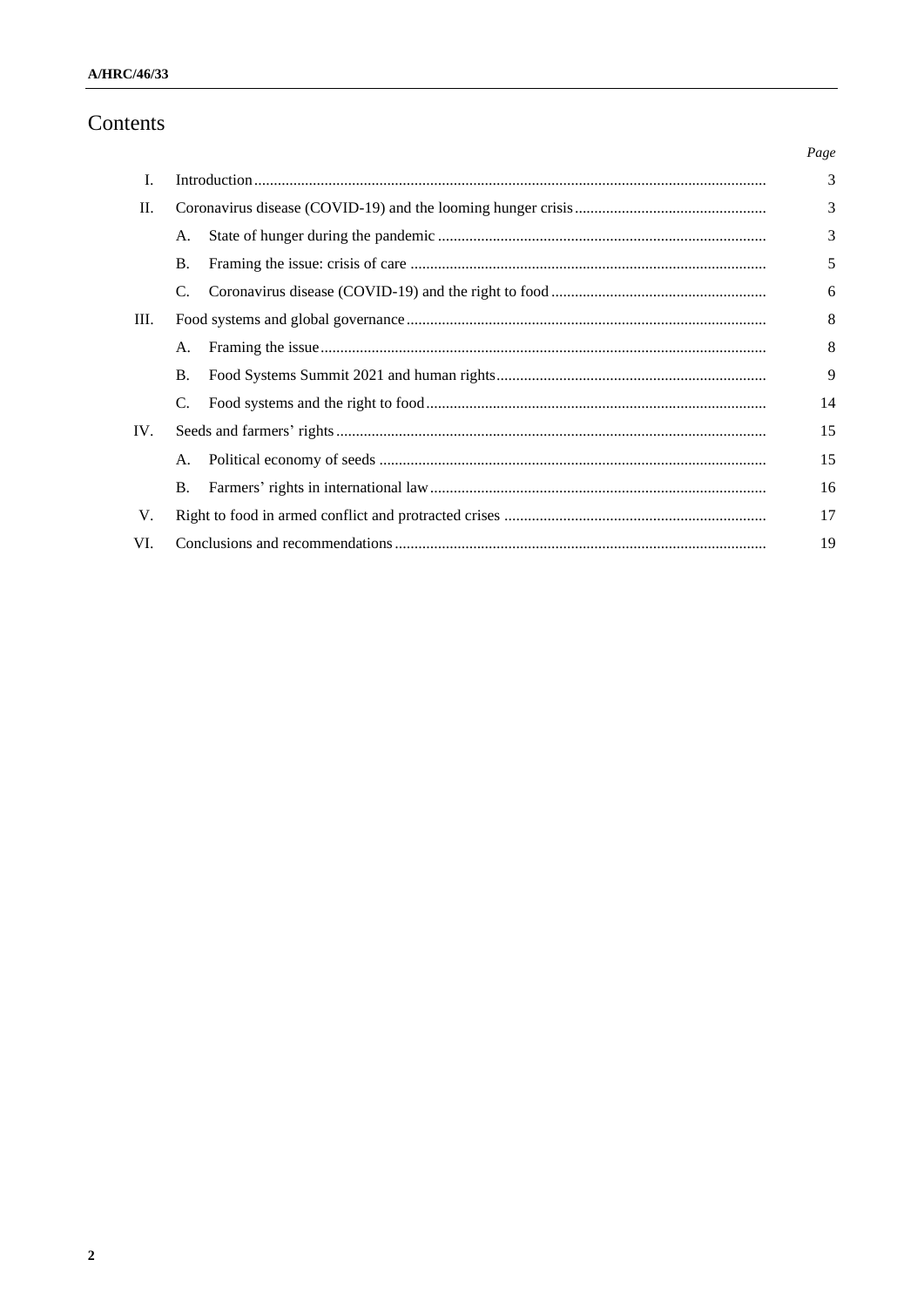# **I. Introduction**

1. In his first report to the Human Rights Council, the Special Rapporteur on the right to food, Michael Fakhri, provides his vision of the thematic concerns and priority issues for the duration of his mandate. The Special Rapporteur assumed his functions on 1 May 2020 and submitted his first report, addressing the right to food in the context of international trade law and policy (A/75/219), to the General Assembly in July 2020. In that report, the Special Rapporteur blended human rights and trade policy perspectives to provide an institutional map and new principles that can guide Member States, United Nations entities and civil society to ensure that the world's trade regime is geared towards fulfilling the right to food. The Special Rapporteur shared his findings at the High-Level Special Event on Global Governance of Food Security and Nutrition, organized by the Committee on World Food Security from 13 to 15 October 2020. The Special Rapporteur also presented his recommendations to the World Trade Organization (WTO) at a high-level symposium on 2 December 2020 and will continue to follow trade as a thematic area throughout his mandate.

2. Based on scores of formal and informal consultations with States, United Nations agencies, civil society organizations, private sector representatives, academics and other stakeholders, as well as information and reports received, the Special Rapporteur has decided to focus on four thematic areas: the coronavirus disease (COVID-19) pandemic and the hunger crisis; food systems and global governance; seeds and farmers' rights; and the right to food in armed conflict and protracted crises.

3. While the present report describes the Special Rapporteur's vision for the mandate, due to the acute nature of the pandemic, he has included some recommendations on how to fulfil people's right to food despite COVID-19.

## **II. Coronavirus disease (COVID-19) and the looming hunger crisis**

#### **A. State of hunger during the pandemic**

4. The Special Rapporteur began his mandate at the outset of the pandemic. At that time, the situation was alarming. People were losing their jobs at unprecedented rates. In April 2020 at the peak of school closures, 369 million children missed meals; to date 246 million children are still missing meals.<sup>1</sup> Governments were scrambling to respond, yet millions of people were still excluded from essential resources. The virus was unfamiliar, but it was, predictably, harshest on marginalized and vulnerable people.

5. The dire conditions of the pandemic warranted calls from the Secretary-General of the United Nations and the United Nations High Commissioner for Human Rights asserting that people and their rights are fundamental to the success of all public health responses.<sup>2</sup> While all human rights are essential and interconnected, the right to food plays a particularly important role in all short- and long-term solutions.

6. Nevertheless, the world was falling behind on fully realizing the right to food even before the current pandemic. If statistics provide any guidance, the number of hungry and undernourished people in the world has been rising since 2015.<sup>3</sup> While the climate crisis is raging, biodiversity in food and agriculture is decreasing as the global diet becomes

<sup>&</sup>lt;sup>1</sup> World Food Programme, "Global monitoring of school meals during COVID-19 school closures".

<sup>2</sup> Office of the United Nations High Commissioner for Human Rights (OHCHR), "COVID-19 guidance"; ["Press conference with ACANU Geneva, 14 May 2020:](http://www.ohchr.org/EN/NewsEvents/Pages/DisplayNews.aspx?NewsID=25886&LangID=E;%20and) opening remarks by High [Commissioner for Human Rights Michelle Bachelet"; and](http://www.ohchr.org/EN/NewsEvents/Pages/DisplayNews.aspx?NewsID=25886&LangID=E;%20and) Secretary-General of the United Nations, "We are all in this together: UNSG delivers policy brief on COVID-19 and human rights", statement, 23 April 2020.

<sup>&</sup>lt;sup>3</sup> Food and Agriculture Organization of the United Nations (FAO), International Fund for Agricultural Development (IFAD), United Nations Children's Fund (UNICEF), World Food Programme (WFP) and World Health Organization (WHO), *The State of Food Security and Nutrition in the World 2019: Safeguarding against economic slowdowns and downturns* (Rome, FAO, 2019).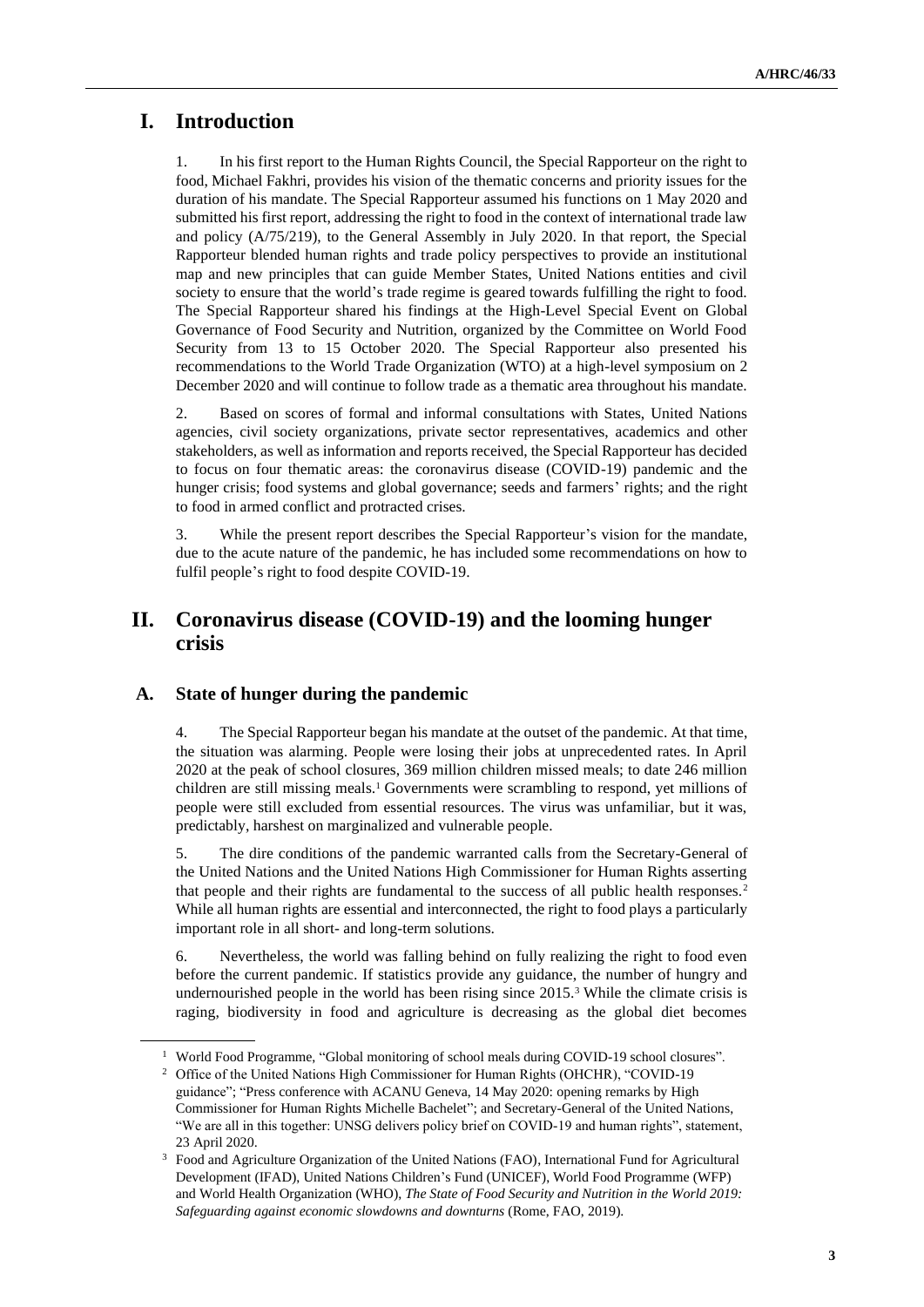increasingly homogenized around a small number of crops, including a marked shift towards heavily processed foods. <sup>4</sup> Furthermore, COVID-19 is only the most recent virus, and unfortunately not the last, to strike humanity as a result of our continued disruption of ecosystems and animal habitats, increasing the risk of zoonotic transfer of disease.<sup>5</sup> Moreover, the world has only recently recovered from the food price volatility which struck from 2007 to 2010. <sup>6</sup> The COVID-19 pandemic continues to exacerbate and accelerate the same inequities that have persisted for decades and, in some instances, centuries. In fact, due to the pandemic, it was estimated that the total number of people suffering from acute hunger would double, going from 130 million in 2019 to 265 million by the end of 2020.<sup>7</sup>

7. At the time of writing of the present report, the situation was getting worse. Even though the number of hungry people had not been tallied at the end of 2020, early predictions of a protracted hunger crisis will probably prove to be accurate. The virus continues to ravage humanity; even with early reports of a vaccine, it will be some time before the global health situation stabilizes and it will be at least a decade before the world recovers economically. Meanwhile, Member States and international organizations have not yet come together to tackle the looming hunger crisis. There remains no internationally coordinated action responding to the hunger crisis caused by the pandemic.

8. The right to food provides an analytical framework to understand what is going on. The right to food means that food must be adequate, available and accessible.

9. While some Governments have ensured that food is available and accessible through relief programmes, they have focused only on calories without attending to people's nutritional and cultural needs.

10. In their response to the pandemic, Governments have not shut down food trade and transport, ensuring overall international food availability. Agricultural production yields were thankfully not a global concern in 2020.

11. However, food has been made available and supply chains were stabilized at the expense of workers' safety and health. In fact, agricultural workers, even before COVID-19, experience the highest incidence of working poverty and food insecurity; the pandemic has made their situation worse.<sup>8</sup>

12. More broadly, people do not have access to food because nearly half of the world's 3.3 billion global workforce are at risk of losing their livelihoods. Informal economy workers, migrant workers and other marginalized people are particularly vulnerable because the majority lack social protection and access to quality health care.<sup>9</sup> As the International Labour Organization (ILO), the Food and Agriculture Organization of the United Nations (FAO), the International Fund for Agricultural Development (IFAD) and the World Health Organization (WHO) indicated in a joint statement: "Without the means to earn an income during lockdowns, many are unable to feed themselves and their families. For most, no income means no food, or, at best, less food and less nutritious food." 10

<sup>4</sup> Julie Bélanger and Dafydd Pilling, eds., *The State of the World's Biodiversity for Food and Agriculture* (Rome, FAO Commission on Genetic Resources for Food and Agriculture, 2019); and Colin K. Khoury and others, "Increasing homogeneity in global food supplies and the implications for food security", *Proceedings of the National Academy of Sciences*, vol. 111, No. 11 (March 2014).

<sup>5</sup> A. Haroon Akram-Lodhi, "Covid-19 and the world food system", *Journal of Australian Political Economy*, No. 85 (2020).

<sup>6</sup> Anna Chadwick, "Regulating excessive speculation: commodity derivatives and the global food crisis", *International and Comparative Law Quarterly*, vol. 66, No. 3 (July 2017).

<sup>7</sup> WFP, "COVID-19 will double number of people facing food crises unless swift action is taken", 21 April 2020.

<sup>8</sup> International Labour Organization (ILO), "COVID-19 and the impact on agriculture and food security", ILO Sectoral Brief, 17 April 2020.

<sup>9</sup> OHCHR, "COVID-19: Urgent help for India's forgotten migrant workers must follow Supreme Court ruling, say UN experts", 4 June 2020.

<sup>&</sup>lt;sup>10</sup> ILO, FAO, IFAD and WHO, "Impact of COVID-19 on people's livelihoods, their health and our food systems", 13 October 2020.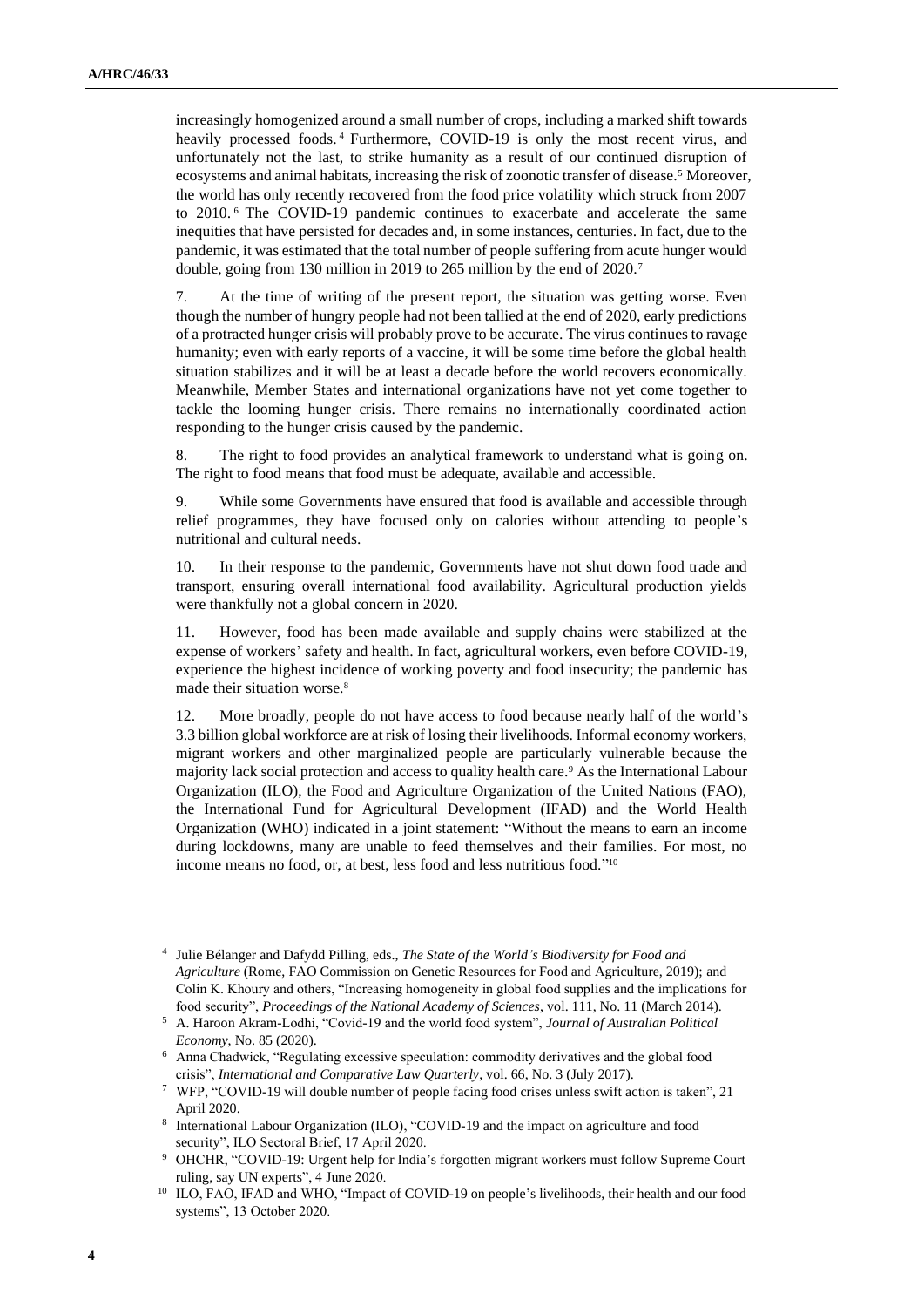13. As a result, many people all over the world, in rich and poor countries alike, resorted to food banks to access food. Food banks are only a stopgap; they do not provide people with a stable and dignified source of food since they rely on a charity model.<sup>11</sup>

#### **B. Framing the issue: crisis of care**

14. In the fact of the COVID-19 pandemic, Governments are trying to strike a balance between health and wealth. If they attend to people's health by locking everything down, they bring the economy to a halt and destroy people's livelihoods. If they prioritize the economy and emphasize production and growth, a large number of people will continue to get sick, become weak or die.<sup>12</sup>

15. A common way to frame the issue has been in terms of trade-offs. As infection rates decrease, Governments can open up the economy more, but when the pandemic worsens, Governments impose safety measures that may slow down economic productivity.

16. Some politicians have been openly willing to let the elderly die to save the economy. That is not the sentiment of just one or two politicians. <sup>13</sup> The death toll in vulnerable communities like the elderly continues to rise even though COVID-19 preventive measures are well known. That indicates an increasing willingness to sacrifice segments of society, such as workers, migrants, persons with disabilities, women, children and indigenous peoples, in order to maintain economic productivity.

17. The problem is not a matter of political mismanagement. Thinking in terms of tradeoffs has analytical limitations. It pits health against livelihoods. It assumes that by focusing more on people's health, there is inevitably an economic cost (and vice versa). That way of thinking has been reactive and has not tackled the inherent inequities that are making the effects of the pandemic brutal and prolonged.

18. In order to develop a systemic response, it is important to understand the pandemic as a crisis of care.<sup>14</sup> That framework provides a way of identifying priorities and tackling the problems underlying the pandemic's effects. If thinking in terms of trade-offs frames things as different compromises and sacrifices, thinking in terms of care frames the issue as a matter of sequencing and helps determine who should be protected first in order to make everyone better and stronger.

19. As people are getting sick and dying during the pandemic, people – mostly women – are having to work harder and longer to ensure everyone stays healthy and alive.

20. Centring care work aligns with a human rights-based approach because for too long and in too many places, those people who take care of others have often been the most marginalized and undervalued. States have deployed a range of measures to tackle the challenges posed by the pandemic, but there remains a lack of attention given to both paid

<sup>11</sup> Reuters, "Hundreds queue for food parcels in wealthy Geneva", *The Guardian*, 9 May 2020; Sharon Cohen, "Millions of hungry Americans turn to food banks for 1st time", AP News, 7 December 2020; and Jem Bartholomew, "The food bank paradox", *Prospect*, 7 December 2020.

<sup>&</sup>lt;sup>12</sup> Shaun P. Hargreaves Heap and others, "Valuating health vs wealth: the effect of information and how this matters for COVID-19 policymaking", VoxEU, 6 June 2020; Martin McKee and David Stuckler, "If the world fails to protect the economy, COVID-19 will damage health not just now but also in the future", *Nature Medicine*, vol. 26 (9 April 2020); and Ukertor Gabriel Moti and Daniel Ter Goon, "Novel Coronavirus Disease: a delicate balancing act between health and the economy", *Pakistan Journal of Medical Sciences*, vol. 36 (May 2020).

<sup>&</sup>lt;sup>13</sup> Lois Beckett, "Older people would rather die than let Covid-19 harm US economy – Texas official", *The Guardian*, 24 March 2020; Olga Khazan, "A failure of empathy led to 200,000 deaths. It has deep roots", *The Atlantic*, 22 September 2020; and Imogen Foulkes, "Coronavirus: Swiss count cost of surge in deaths", BBC News, 18 December 2020.

<sup>&</sup>lt;sup>14</sup> Civil Society and Indigenous Peoples' Mechanism for relations with the Committee on World Food Security, "Gender, COVID-19 and food systems: impacts, community responses and feminist policy demands" (Women's Working Group, October 2020), "Youth demands for a radical transformation of our food system" (Youth Working Group, October 2020) and "Voices from the ground: from COVID-19 to radical transformation of our food systems" (Working Group on Global Food Governance, October 2020).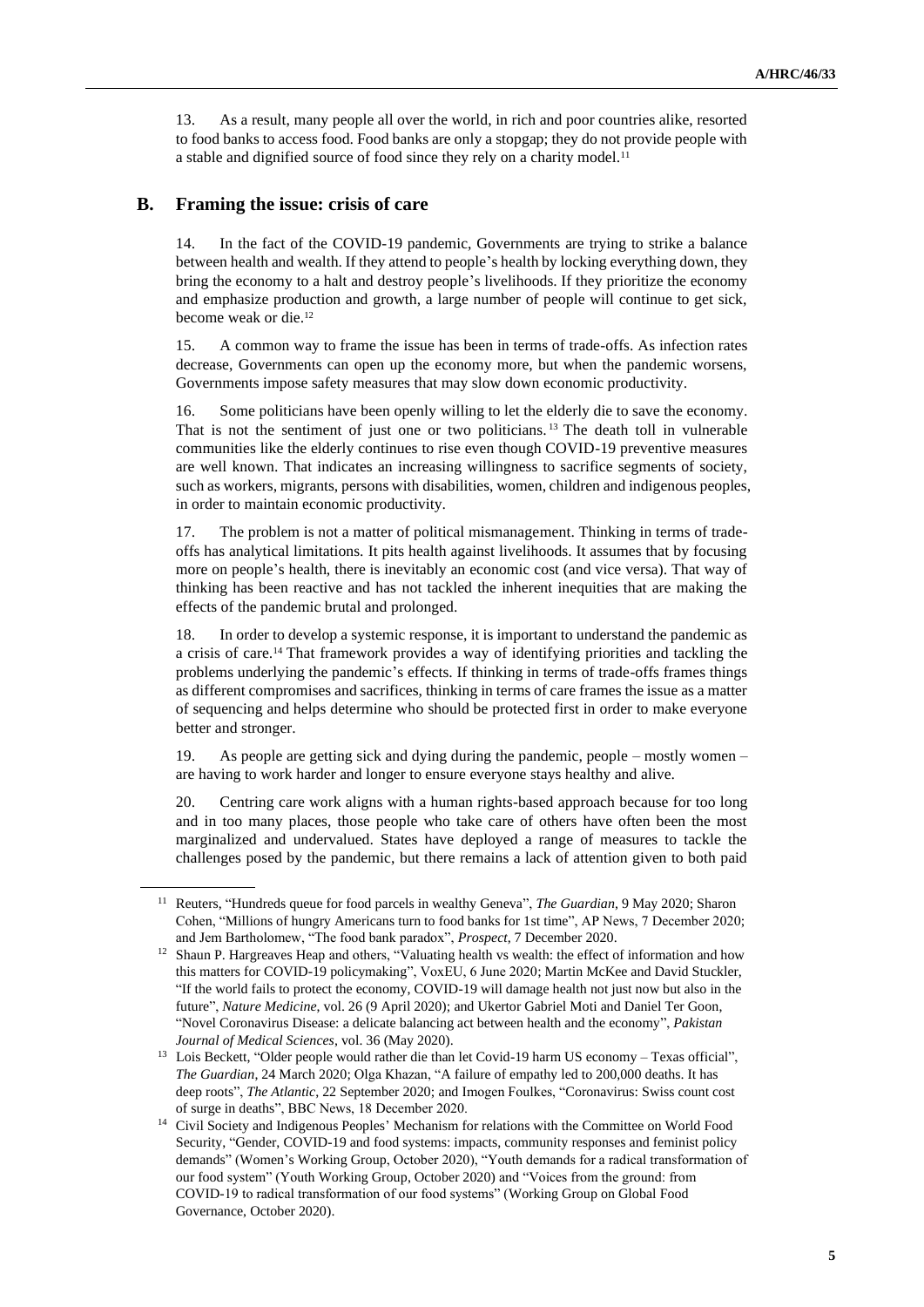and unpaid care work. That has amplified the impact of the pandemic and perpetuated the cycle of inequality, with women bearing the brunt of the impact and economic shock.

21. Care is not just about attending directly to people's emotional and physical needs. It includes all activities that nourish and nurture, all the elements that are necessary for people's welfare and for them to flourish.<sup>15</sup> Understood in that way, care captures a number of elements: the needs of individuals in vulnerable situations; the social capacity to care through institutions; and the needs of people who are care workers and are essential for humanity's well-being.

#### **C. Coronavirus disease (COVID-19) and the right to food**

22. Food is at the centre of the economy of care. Before anyone can go to work – before anyone can be productive in the market – they have to make sure they can make or get something good to eat. People's access to good food determines their ability to work. In turn, labourers', farmers', fishers' and pastoralists' ability to work determines whether any food is even available.<sup>16</sup>

23. A key way to ensure that all people have access to food is to provide social protection with an emphasis on marginalized communities.<sup>17</sup> That includes measures such as implementing targeted programmes to protect the jobs, wages and benefits of all workers, including undocumented migrant workers; imposing a moratorium on evictions or mortgage bond foreclosures against people's homes during the pandemic; providing social relief and income-support programmes to ensure food and income security to all those in need; and taking specially tailored measures to protect the health and livelihoods of marginalized individuals and communities (E/C.12/2020/1, para. 15).

24. In terms of availability, thankfully, most countries have kept their borders open and trade in food has not been significantly disrupted by export bans or other trade restrictions.<sup>18</sup> Nevertheless, only 10 to 12 per cent of all agricultural products are traded on the international market.<sup>19</sup> One of the reasons for the hunger crisis is that domestic and international supply chains are being disrupted due to the inadequate care being taken of food workers in the fields, factories, markets and kitchens.

25. Food workers are part of the care economy and their work is essential for humanity's well-being. When food workers get sick, the world goes hungry.

26. Even though food workers are essential, all over the world they are being treated as if they were expendable. Workers, especially migrant workers, are often left without adequate personal protective equipment. They often work under precarious and unjust conditions, sometimes without hazard pay.<sup>20</sup> In fact, parts of the food system are also a public health hazard. For example, meatpacking plants around the world have fostered the pandemic, spreading the virus to nearby communities due to poor working conditions and environmental abuses.<sup>21</sup>

27. Furthermore, people's access to land determines both their access to food and the general availability of food to communities. People grow food, raise animals and hunt or fish for themselves; they also do so as food producers whose livelihood depends on their work. Many communities also depend on local food producers' work. The pandemic, however, is

<sup>&</sup>lt;sup>15</sup> The Care Collective, *The Care Manifesto: The Politics of Interdependence* (London, New York, Verso, 2020).

<sup>16</sup> Tithi Bhattacharya, ed., *Social Reproduction Theory: Remapping Class, Recentering Oppression* (London, Pluto Press, 2017).

<sup>17</sup> See www.ohchr.org/EN/Issues/Poverty/Pages/Covid19.aspx.

<sup>18</sup> See www.wto.org/english/tratop\_e/covid19\_e/agric\_report\_e.pdf.

<sup>&</sup>lt;sup>19</sup> Sylvia Kay and others, "Connecting smallholders to markets: an analytical guide" (Civil Society Mechanism, 2016).

 $20$  See

[https://spcommreports.ohchr.org/TMResultsBase/DownLoadPublicCommunicationFile?gId=25356.](https://spcommreports.ohchr.org/TMResultsBase/DownLoadPublicCommunicationFile?gId=25356)

 $21$  Thin Lei Win, "Elbow to elbow:' are working conditions in the global meat industry fostering pandemics?", Thomson Reuters Foundation, 12 June 2020.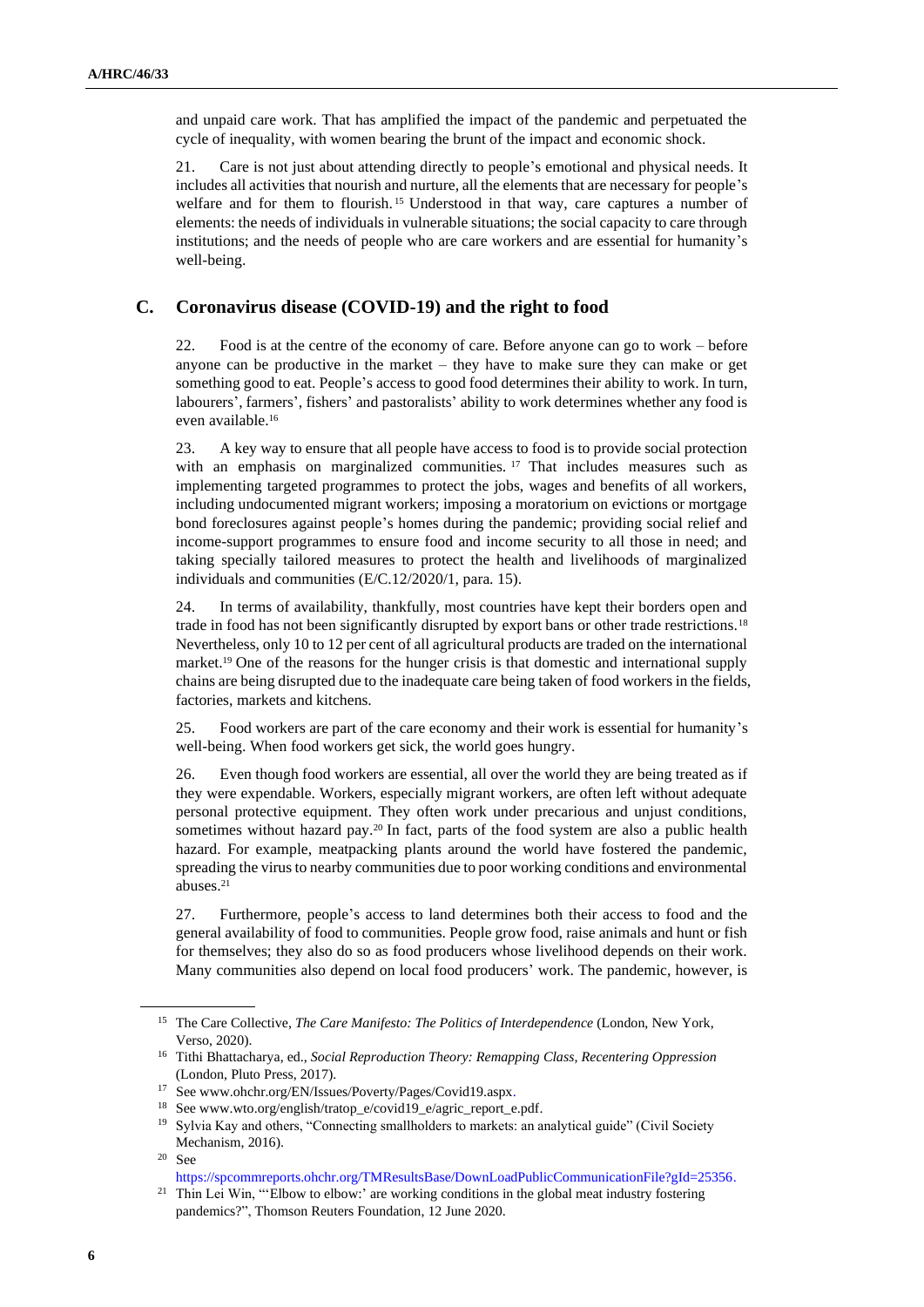threatening peasants, farmers and indigenous peoples' land tenure. Governments and companies, through new laws or coercion, are pushing through agribusiness, mining and infrastructure megaprojects on ancestral and farmlands. <sup>22</sup> Those "land grabs" threaten people's livelihoods and access to food.

28. The Special Rapporteur has conducted a survey, held consultations, received reports and studied research into the range of measures that have proven to be effective in ensuring people's right to food is fulfilled during the pandemic. Below is an outline of preliminary suggestions and observations which the Special Rapporteur has received and which he will explore in more detail with stakeholders in preparing his future reports:

(a) Employers must provide workers in all parts of the food system with safe working conditions, such as personal protective equipment, distancing measures, clear health and safety guidelines, paid sick leave, adequate sleeping, eating and sanitary facilities and a quarantine shelter. Safe working conditions also include respecting the right of all workers to organize and to make all the arrangements necessary to care for their families during the crisis;

(b) States must provide workers with adequate social protection and actively enforce occupational safety laws and standards. All workers should be protected equally, regardless of their legal status, gender, age, disability or ethnicity;<sup>23</sup>

(c) States should connect local food producers to people in need by supporting local markets and local procurement programmes for schools, hospitals, prisons and nursing homes;

(d) States should continue to ensure that trade in food and agriculture flows across borders;

(e) States must protect local farmers' and peasants' land tenure;<sup>24</sup>

(f) States must ensure that food from public stocks is distributed fairly and transparently. States without such programmes should consider developing public food stocks sourced by local producers;

(g) States are encouraged to provide direct cash transfers when possible, since they are proving to be the most effective measure to prevent a hunger crisis.<sup>25</sup>

29. In order for those measures to have a global impact, international coordination is required. Unfortunately, national and international responses to the pandemic have been inconsistent. The provision of relief is often not fulfilling people's right to adequate food.

30. Part of the problem has been that the pandemic and the measures to contain it have created a global economic recession. That has strained Governments' capacities to provide social protection for those most affected by the crisis. In April 2020, the Governments of the Group of 20 (with the endorsement of those of the Group of Seven) offered to freeze the debt service payments for 73 of the poorest countries in order to free up funds to address the fallout from the pandemic. <sup>26</sup> That initiative has faced challenges and has not yet been fully

<sup>&</sup>lt;sup>22</sup> Lorenzo Cotula, "Stopping land and policy grabs in the shadow of COVID-19", International Institute for Environment and Development, 1 June 2020.

<sup>&</sup>lt;sup>23</sup> For more details, see International Union of Food, Agricultural, Hotel, Restaurant, Catering, Tobacco and Allied Workers' Associations, "COVID-19 information and resources" and ILO, "COVID-19 and the impact on agriculture and food security" and "COVID-19 and food retail", ILO Sectoral Brief, June 2020.

<sup>24</sup> See A/HRC/16/49; FAO, *Voluntary Guidelines on the Responsible Governance of Tenure of Land, Fisheries and Forests in the Context of National Food Security* (Rome, 2012); and International Planning Committee on Food Sovereignty, *People's Manual on the Guidelines on Governance of Land, Fisheries and Forests* (2016).

<sup>&</sup>lt;sup>25</sup> Rodrigo Mussap, "Cash transfers offer respite to families during COVID-19", UNICEF, 30 September 2020; and www.wfp.org/cash-transfers.

<sup>26</sup> United Nations, "Debt and COVID-19: a global response in solidarity", 17 April 2020.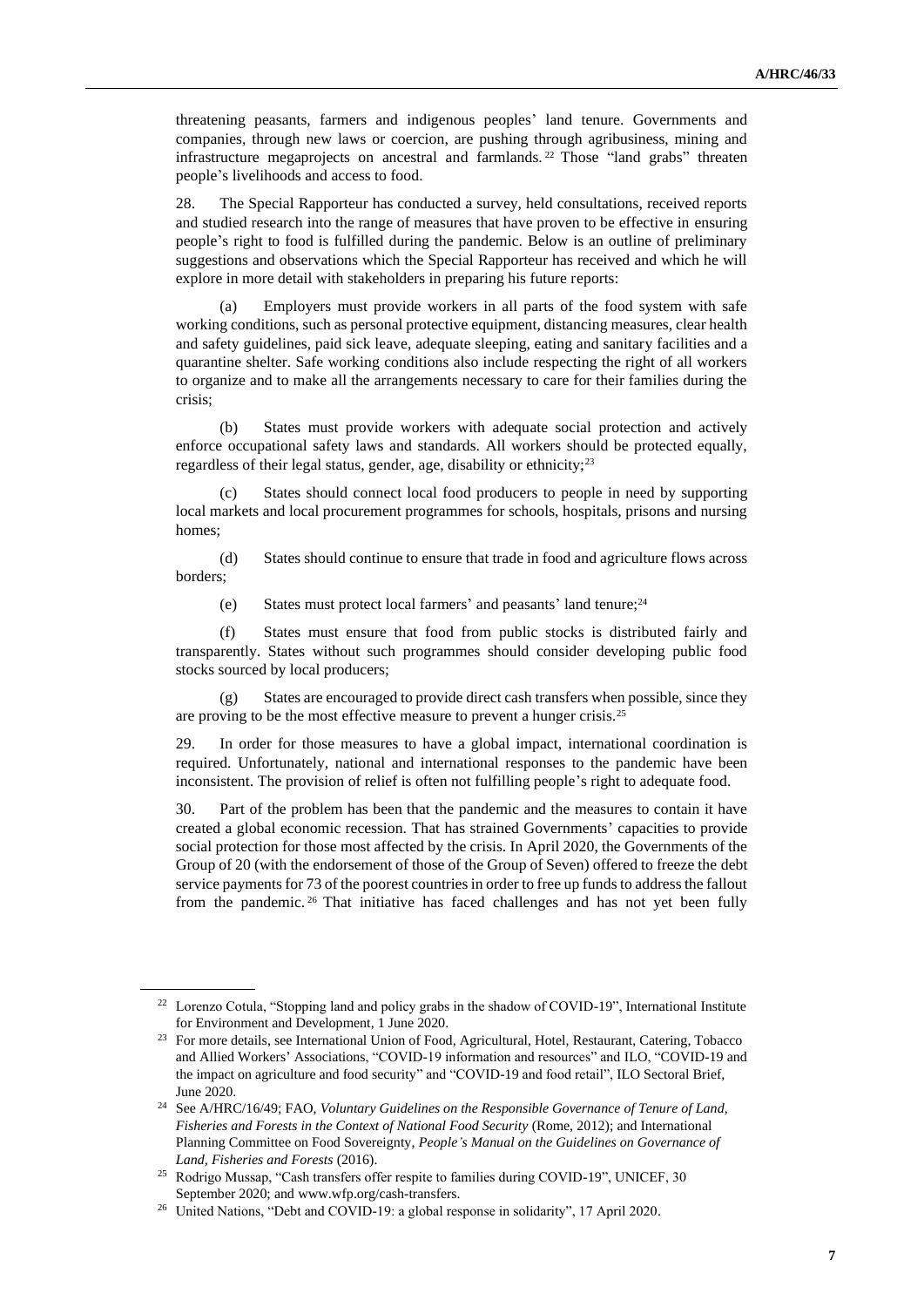implemented, which is affecting the ability of the poorest countries to provide people with the social protection they need during the current crisis.<sup>27</sup>

31. ILO is best positioned to address international labour law and policy. For example, the Labour Inspection (Agriculture) Convention, 1969 (No. 129), in conjunction with other relevant instruments, sets out a series of principles for the establishment, functioning and organization of the system of inspection in agriculture, including recruitment and the powers and obligations of labour inspectors. The Safety and Health in Agriculture Convention, 2001 (No. 184), and its accompanying Recommendation No. 192, set out principles for the formulation and implementation of a coherent national policy on safety and health in agriculture.

32. The Committee on World Food Security is the pre-eminent place to develop international food security policy and coordinate the work of Governments along with international organizations such as FAO, the World Food Programme (WFP) and IFAD. On 23 November 2020, in his capacity as a member of the Committee on World Food Security Advisory Committee, the Special Rapporteur called upon the Committee to form an alliance with ILO and work together to lift the world out of the hunger crisis.

33. The Committee on World Food Security and ILO complement each other, since they both make space for collective organizing and reflect a human rights-based approach to governance. A human rights-based approach does not just mean protecting vulnerable people; it means placing people at the centre of policy responses, ensuring that their demands are heard and addressed by Governments, and empowering them as much as possible to determine their own future.

34. ILO has a unique tripartite structure in which States, unions and employers each have a seat at the table. The Committee on World Food Security is the most inclusive intergovernmental institution addressing global food policy, granting a seat at the table to civil society organizations, indigenous peoples, business interests, philanthropic organizations, research centres and other international organizations. Through the Civil Society and Indigenous Peoples' Mechanism for relations with the Committee on World Food Security, social movements, indigenous peoples, labour unions and advocacy organizations organize themselves autonomously and work together to contribute to the Committee on World Food Security policy instruments. If the Committee and ILO work together, there is hope.

## **III. Food systems and global governance**

#### **A. Framing the issue**

35. One of the most pressing issues arising from the current political economy and food system is the fact that agriculture accounts for approximately one third of human greenhouse gas emissions, including more than 40 per cent of methane.<sup>28</sup> The food system must therefore be part of the plan to tackle climate change.

36. The issue partly stems from the broader political economic context of the current food system. The current world food system is based on an industrial model of inputs and outputs,

<sup>&</sup>lt;sup>27</sup> Committee on World Food Security, High Level Panel of Experts on Food Security and Nutrition, "Impacts of COVID-19 on food security and nutrition: developing effective policy responses to address the hunger and malnutrition pandemic", September 2020.

<sup>28</sup> Pete Smith and others, "Agriculture", in Intergovernmental Panel on Climate Change, *Climate Change 2007: Mitigation. Contribution of Working Group III to the Fourth Assessment Report of the Intergovernmental Panel on Climate Change*, Bert Metz and others, eds. (Cambridge University Press, 2007).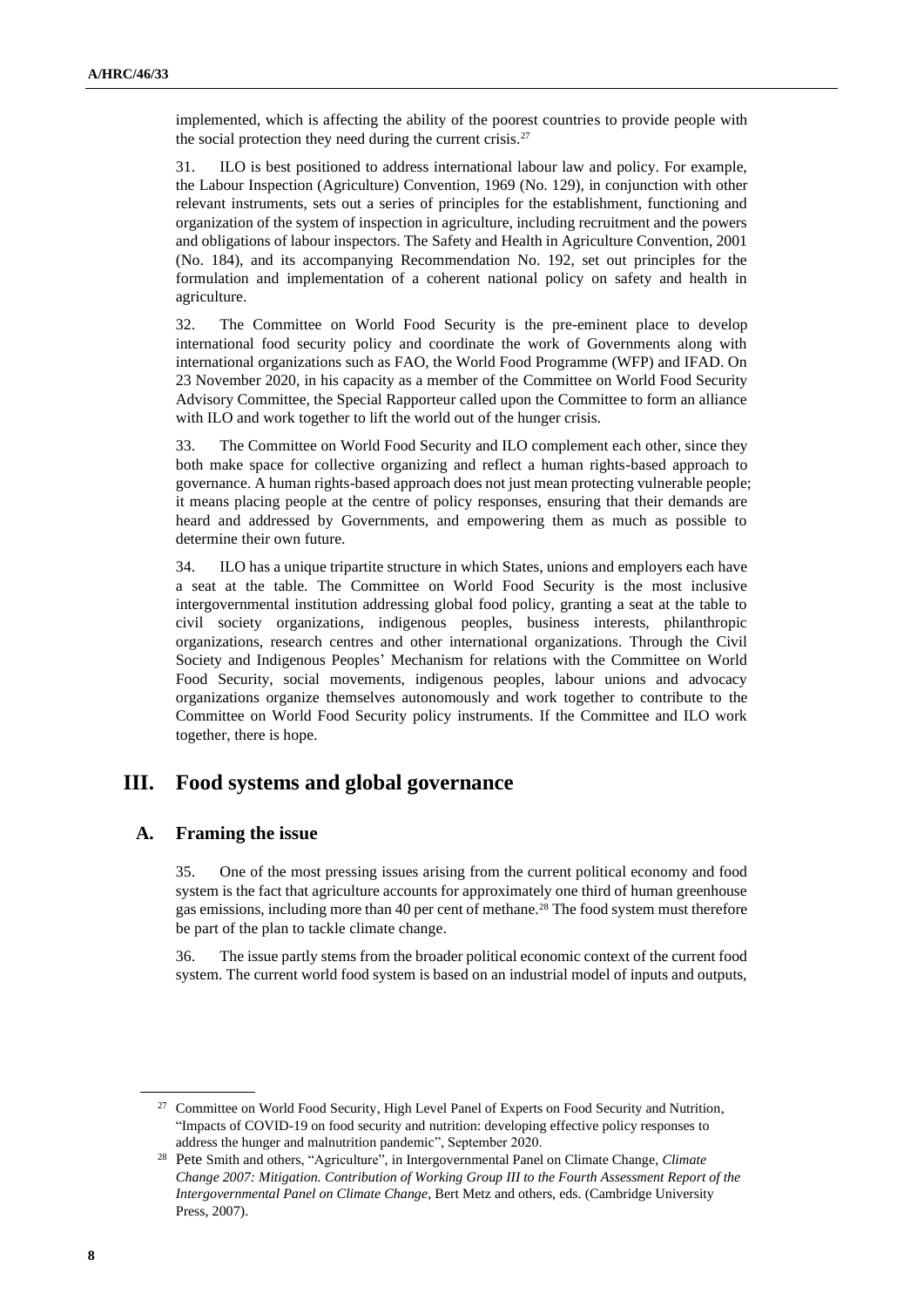a financial system rife with instability, an understanding of nature based on domination and extraction, and a commitment to endless economic growth.<sup>29</sup>

37. The Special Rapporteur will therefore monitor developments in the global governance of food in terms of the right to food and international political economy.

#### **B. Food Systems Summit 2021 and human rights**

#### **1. Taking stock of the Summit preparations**

38. In October 2019, the Secretary-General of the United Nations called for a Food Systems Summit, which is scheduled to be held in late 2021 in New York. He appointed Agnes Kalibata as Special Envoy for the Summit. The goal is to host an event that will push the world to transform food systems in order to reach all 17 of the Sustainable Development Goals, with particular emphasis on eliminating hunger and malnutrition. The Secretary-General called it a "People's Summit" and a "Solutions Summit". <sup>30</sup> The plan is for States, United Nations entities, civil society and businesses to come together to develop ideas about how to transform the world's food systems.

39. Since the present report is being written and presented in the midst of the preparations for that important Summit, the Special Rapporteur takes the opportunity to take stock of the process to date. He will present his final assessment of the role of human rights in the Food Systems Summit preparations and provide an analytical framework on food systems and human rights in his forthcoming report to the General Assembly, right before the Summit itself.

40. In sum, human rights were initially excluded from the Summit preparations, and have now been included, but remain on the margins. The Special Rapporteur will continue to monitor the process and actively engage with the Summit leadership, encouraging everyone to ensure that human rights play a central role in the ongoing preparations and final event.

41. At the outset, over 500 farmer-led social movements, food worker unions and human rights activists raised their concern that the nature of the call of the Secretary-General of the United Nations reflected an attempt by business interests to take over global food politics.<sup>31</sup>

42. Early Summit preparation material reflected the language and framework of the World Economic Forum project to transform the food system,<sup>32</sup> which also aligned with the strategic partnership of the Deputy Secretary-General of the United Nations with the World Economic Forum.<sup>33</sup>

43. Indeed, in the first year of Summit preparations, there was no mention of human rights. That was inconsistent with "The highest aspiration: a call to action for human rights", which the Secretary-General presented to the Human Rights Council in February 2020. He called on all countries to "put human rights principles and mechanisms front and centre in implementation of the Sustainable Development Goals – including by creating wide avenues for civil society participation". 34

<sup>29</sup> Kate Miles, *The Origins of International Investment Law: Empire, Environment and the Safeguarding of Capital* (Cambridge, Cambridge University Press, 2013); Jennifer Clapp, "The rise of financial investment and common ownership in global agrifood firms", *Review of International Political Economy*, vol. 26, No. 4 (2019); and Anna Chadwick, *Law and the Political Economy of Hunger* (Oxford, Oxford University Press, 2019).

<sup>&</sup>lt;sup>30</sup> United Nations, "Secretary-General announces special summit to tackle world hunger, create sustainable, inclusive supply chain, in message for World Food Week", 12 October 2020.

<sup>31</sup> Se[e www.oaklandinstitute.org/revoke-agra-agnes-kalibata-special-envoy-2021-un-food-systems](http://www.oaklandinstitute.org/revoke-agra-agnes-kalibata-special-envoy-2021-un-food-systems-summit)[summit;](http://www.oaklandinstitute.org/revoke-agra-agnes-kalibata-special-envoy-2021-un-food-systems-summit) [www.foodsovereignty.org/wp-content/uploads/2020/02/EN\\_Edited\\_draft-letter-UN-food](http://www.foodsovereignty.org/wp-content/uploads/2020/02/EN_Edited_draft-letter-UN-food-systems-summit_070220-4.pdf)[systems-summit\\_070220-4.pdf;](http://www.foodsovereignty.org/wp-content/uploads/2020/02/EN_Edited_draft-letter-UN-food-systems-summit_070220-4.pdf) and [https://foodtank.com/news/2020/03/2021-food-systems-summit](https://foodtank.com/news/2020/03/2021-food-systems-summit-started-on-wrong-foot-it-could-still-be-transformational/)[started-on-wrong-foot-it-could-still-be-transformational/.](https://foodtank.com/news/2020/03/2021-food-systems-summit-started-on-wrong-foot-it-could-still-be-transformational/)

<sup>32</sup> [See www.weforum.org/projects/strengthening-global-food-systems.](file:///C:/Users/Jamshid.Gaziyev/AppData/Local/Microsoft/Windows/INetCache/Content.Outlook/342ZWHNQ/See%20www.weforum.org/projects/strengthening-global-food-systems)

<sup>33</sup> Se[e https://weforum.ent.box.com/s/rdlgipawkjxi2vdaidw8npbtyach2qbt.](https://weforum.ent.box.com/s/rdlgipawkjxi2vdaidw8npbtyach2qbt)

<sup>34</sup> See

[www.unog.ch/unog/website/news\\_media.nsf/\(httpNewsByYear\\_en\)/5E6F57F2B4F04DC8C1258518](http://www.unog.ch/unog/website/news_media.nsf/(httpNewsByYear_en)/5E6F57F2B4F04DC8C12585180034FD14?OpenDocument)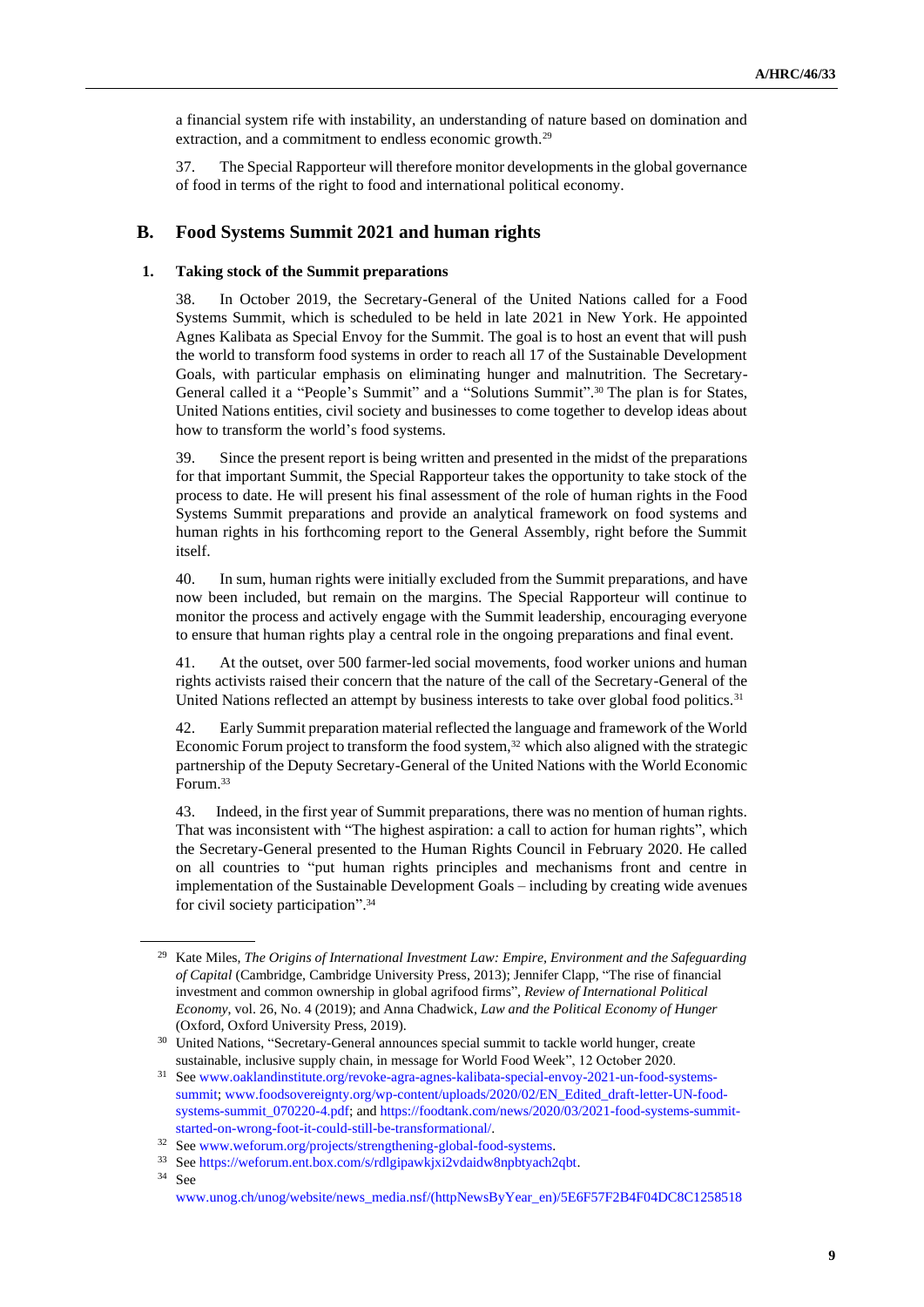44. All of that was especially problematic because ever since the 2008 food crisis, there remains a concern that if one depends on financiers, businesses and entrepreneurs to dominate food systems, that will lead to more instability. The business sector has been part of the problem of food systems and has not been held accountable. Therefore, allowing the business sector to dominate the Food Systems Summit endangers the future of food systems and people's ability to fully realize their human rights.

45. Turning to the Food Systems Summit itself, the secretariat has created a structure that includes the following components:<sup>35</sup> an Advisory Committee; a Scientific Group; a United Nations Task Force, chaired by the United Nations Environment Programme; five Action Tracks on access, consumption, production, equitable livelihoods and resilience; and Food Systems Summit Dialogues.<sup>36</sup>

46. The Summit secretariat recently formed an informal integrating team to ensure that the Summit will be cohesive. The team includes leadership from all the components listed above, as well as individuals who were invited as independent advisers and others who were made "custodians of levers of change" in areas such as gender, finance and innovation. The Special Rapporteur was invited to be part of the integrating team as a "custodian of human rights and law".

47. The Food Systems Summit secretariat has not yet made human rights a core aspect of the planning process. While the secretariat has recently invited more people who are committed to a human rights-based approach to participate in the preparation of the Summit, they remain in the minority and are mostly on the margins of the process.

48. Due to the ongoing marginalization of human rights during the preparation of the Summit, the Civil Society and Indigenous Peoples' Mechanism for relations with the Committee on World Food Security finally decided to challenge the Summit. The organizations participating in that Mechanism comprise 300 million affiliated members from all continents. In mid-October 2020, the Mechanism put out an open call to other movements, networks and organizations that are either directly concerned with food in the broadest sense or are engaged in interrelated domains, to join them and fight for human rights, food sovereignty and agroecology against the Food Systems Summit.<sup>37</sup>

49. The Special Rapporteur has shared several of his own concerns going into the Summit based on his consultations with Food Systems Summit leadership, States, civil society and the private sector, and stemming from his participation in the Summit integrating team. He has communicated his concerns and proposed solutions in person and in a public letter to the Special Envoy for the 2021 Food Systems Summit, concomitant to the submission of the present report. The present report also provides an introduction to his vision and workplan on food systems beyond the Summit itself.

50. The Special Rapporteur's overarching concern is that the Summit still appears to be heavily skewed in favour of one type of approach to food systems, namely market-based solutions.

51. The human rights-based approach to food systems puts people before profits, ensuring that markets serve social needs, obligating States to provide people with adequate social protection. The challenge is not just about eliminating hunger and malnutrition. There is a duty to all human beings and future generations to change food systems in a way that ensures that everyone on the planet lives with dignity. From a human rights perspective, there will be no real solutions if the focus is on science and technology, money and markets, without also addressing fundamental questions of inequality, accountability and governance.

[<sup>0034</sup>FD14?OpenDocument.](http://www.unog.ch/unog/website/news_media.nsf/(httpNewsByYear_en)/5E6F57F2B4F04DC8C12585180034FD14?OpenDocument) See also

[www.un.org/sg/sites/www.un.org.sg/files/atoms/files/The\\_Highest\\_Asperation\\_A\\_Call\\_To\\_Action\\_F](http://www.un.org/sg/sites/www.un.org.sg/files/atoms/files/The_Highest_Asperation_A_Call_To_Action_For_Human_Right_English.pdf) [or\\_Human\\_Right\\_English.pdf.](http://www.un.org/sg/sites/www.un.org.sg/files/atoms/files/The_Highest_Asperation_A_Call_To_Action_For_Human_Right_English.pdf)

<sup>&</sup>lt;sup>35</sup> There are also elements focused on promotion and communications, such as the Champions Network. Se[e www.un.org/en/food-systems-summit/champions-network.](http://www.un.org/en/food-systems-summit/champions-network)

<sup>36</sup> For more details, se[e www.un.org/en/food-systems-summit.](http://www.un.org/en/food-systems-summit)

<sup>37</sup> Se[e www.csm4cfs.org/open-call-civil-society-indigenous-peoples-engagement-respond-un-food](http://www.csm4cfs.org/open-call-civil-society-indigenous-peoples-engagement-respond-un-food-systems-summit/)[systems-summit/.](http://www.csm4cfs.org/open-call-civil-society-indigenous-peoples-engagement-respond-un-food-systems-summit/)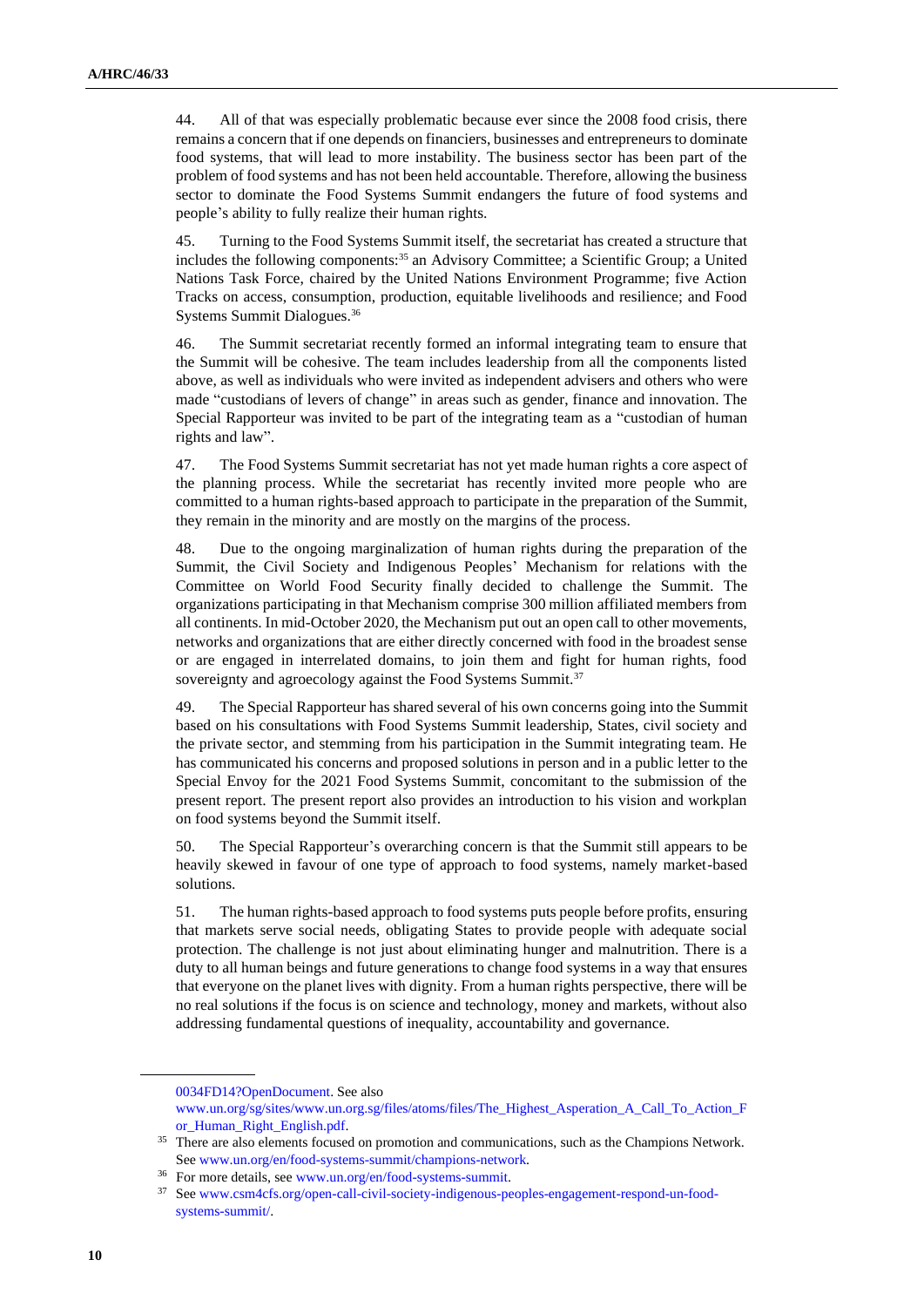#### **2. What is at stake: knowledge and investment**

52. The four main expected outcomes of the Summit are: to generate progress towards the 2030 Agenda for Sustainable Development; to raise awareness and elevate public discussion about how reforming the current food system can help achieve the Sustainable Development Goals by implementing reforms that are good for people and the planet; to develop principles to guide Governments and other stakeholders looking to leverage their food systems to support the Sustainable Development Goals; and to create a system of follow-up and review.<sup>38</sup>

53. In terms of food systems, the Summit represents a global response to the industrial model of agriculture, which relied on high-input, intensive agricultural systems, dominated by large-scale specialized farms, often depending heavily on fossil fuels and purchased, nonrenewable and synthetic inputs.

54. During his mandate, the Special Rapporteur intends to focus on the various alternative approaches to food systems that will be discussed in the context of the Summit, with a view to analysing them from the perspective of the right to food.

55. Even though the title of the Food Systems Summit appears to suggest that multiple food systems should find a way to coexist, at the current time, the preparations for the Summit are prioritizing one type of knowledge, namely experimental science, and one type of policy, namely sustainable intensive agriculture, also known as the new green revolution.<sup>39</sup>

56. Sustainable intensification in many ways tries to better align with ecological goals such as soil health and increased biodiversity. Nevertheless, its methods are more a reform of industrial agriculture than a transformation of a food system. <sup>40</sup> Both sustainable intensification and industrial intensification rely on capital-intensive processes and technologies, thus reflecting the status quo of the current political economy of the food system. Both frame the problem primarily in terms of production, farm size and scale of operation. Both rely on a theory of knowledge in which, for the most part, scientists and experts deliver knowledge to farmers.

57. Agroecology represents a different approach and is currently absent from the Summit preparations. Agroecology starts with the question of power dynamics and frames the problem as an issue relating to access to knowledge, resources and control over the food system as underlying causes of food insecurity and malnutrition.<sup>41</sup>

58. Agroecology is a scientific discipline that includes experimental knowledge with a focus on the ecology of agricultural environments. Its primary goal is to mimic ecological processes and biological interactions as much as possible in order to design production methods based on "assembling crops, animals, trees, soils and other factors in spatial/temporal diversified schemes", allowing farms to generate their own soil fertility, crop protection and productivity.<sup>42</sup> As an agricultural practice, agroecology is labour intensive and encompasses a range of production techniques derived from local experience and expertise that draws on immediately available resources. Thus, it also relies heavily on experiential knowledge, more commonly described as traditional knowledge.

59. As a social movement, producer-based agroecology acts as an important driver for strengthening social cohesion through the gradual reduction in social inequalities, promotion of local governance, sovereignty and empowerment of local communities. While sustainable intensive agriculture recognizes the importance of responding to the social and ecological

<sup>38</sup> Se[e www.un.org/en/food-systems-summit/about.](http://www.un.org/en/food-systems-summit/about)

<sup>&</sup>lt;sup>39</sup> Conclusion stemming from the Special Rapporteur's understanding of the Summit "Scientific Group" and the current work of the Action Tracks.

<sup>40</sup> Thomas W. Kuyper and Paul C. Struik, "Epilogue: global food security, rhetoric, and the sustainable intensification debate", *Current Opinion in Environmental Sustainability*, vol. 8 (October 2014); and Jacqueline Loos and others, "Putting meaning back into 'sustainable intensification'", *Frontiers in Ecology and the Environment*, vol. 12, No. 6 (August 2014).

<sup>41</sup> Loos, "Putting meaning back into 'sustainable intensification'".

<sup>&</sup>lt;sup>42</sup> Miguel A. Altieri, "Agroecology: the science of natural resource management for poor farmers in marginal environments", *Agriculture, Ecosystems and Environment*, vol. 93, Nos. 1–3 (December 2002).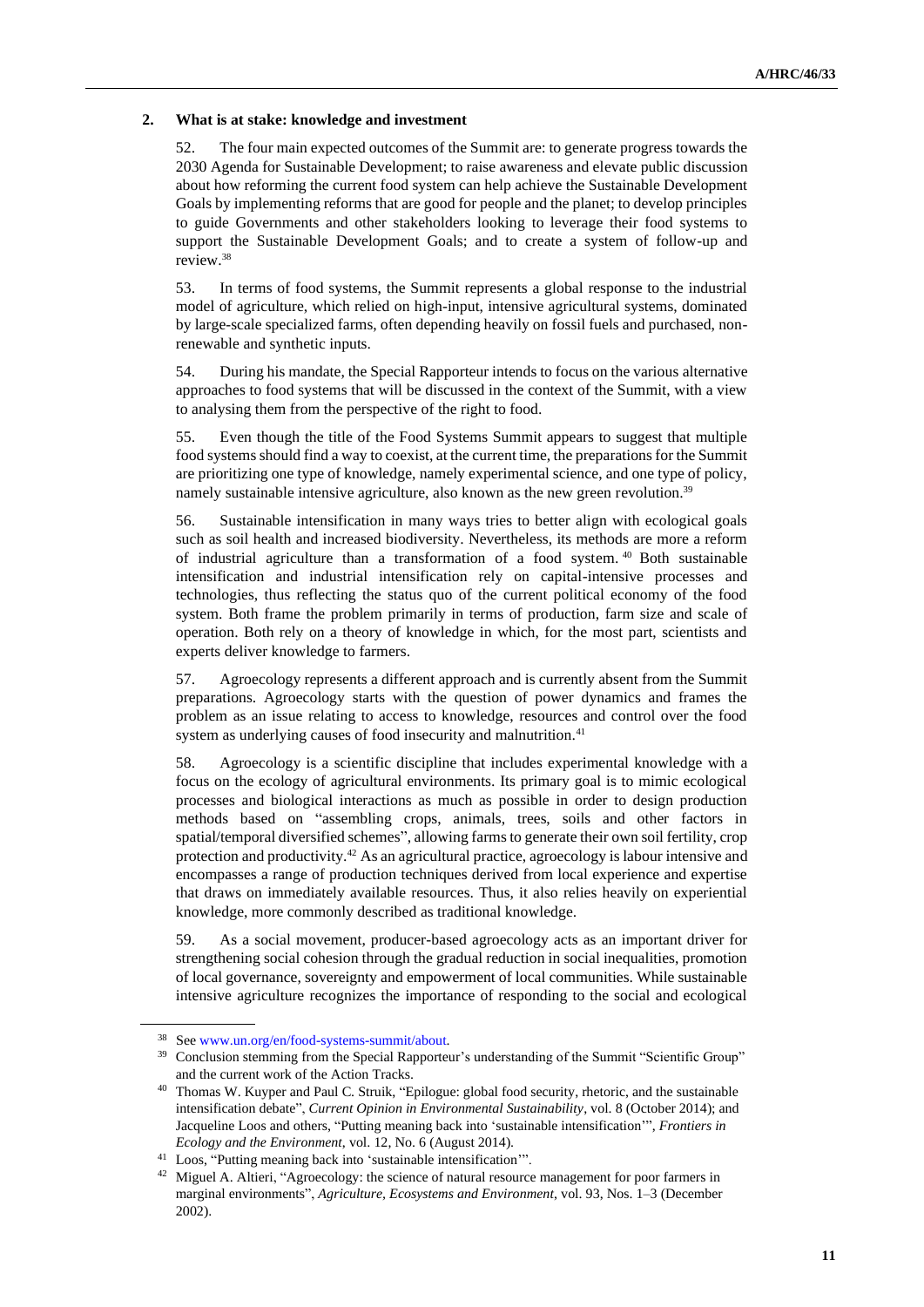dimensions of food production,<sup>43</sup> the precondition of agroecology is that food producers enjoy secure access to biodiverse land and natural resources.

60. Not only does the Summit not include any space for agroecology, it leaves out experiential/traditional knowledge, which has the acute effect of excluding indigenous peoples and their knowledge. As the Secretary-General recently noted:

Indigenous peoples make up less than 6 per cent of the world's population yet are stewards of 80 per cent of the world's biodiversity on land. Already, we know that nature managed by indigenous peoples is declining less rapidly than elsewhere. With indigenous peoples living on land that is among the most vulnerable to climate change and environmental degradation, it is time to heed their voices, reward their knowledge and respect their rights.<sup>44</sup>

61. The Special Rapporteur welcomes the fact that the Food Systems Summit leadership has met with representatives from the Permanent Forum on Indigenous Issues and that there is some indigenous representation in the Summit preparation process. He will continue to closely monitor what role indigenous knowledge, and experiential/traditional knowledge more broadly, will play at the Summit.

62. Experiential/traditional knowledge and agroecology are core elements of international food policy today, as is reflected in the commitment of FAO to developing and promoting agroecology.<sup>45</sup> At the World Intellectual Property Organization (WIPO), negotiations are currently taking place on an international legal instrument on genetic resources through the Intergovernmental Committee on Intellectual Property and Genetic Resources, Traditional Knowledge and Folklore.<sup>46</sup> Since at least 2011, the right to food has been firmly linked to agroecology, including in the Special Rapporteur's report at that time (A/HRC/16/49). The Committee on World Food Security is currently in the midst of negotiating "policy recommendations on agroecological and other innovative approaches" and a number of countries are looking to transform their food systems through agroecological methods.

63. A recent ground-breaking study by the Ceres2030 research collective indicates that a global consensus is growing around experiential/traditional knowledge and agroecology as principal ways to tackle hunger and climate change.<sup>47</sup>

64. Ceres2030 researchers spent three years using complex models and artificial intelligence to "capture the dynamic effects of investments made to end hunger". <sup>48</sup> The primary findings have clarified what is at stake at the Food Systems Summit and what is needed to end hunger: donor Governments must spend an additional \$14 billion a year on average until 2030 to end hunger, double the incomes of 545 million small-scale farmers and limit agricultural emissions in line with the Paris Agreement on climate change. That would mean roughly doubling the amount of aid allocated to food security and nutrition each year, and would also need to be accompanied by an additional \$19 billion a year from the budgets of low- and middle-income countries.<sup>49</sup>

65. That immediately raises the question of what that money should be spent on. After reviewing more than 100,000 articles in agricultural research, using a diverse set of issues in their evaluation, the Ceres2030 team identified all articles capable of contributing to their scientific assessment of what is needed to tackle hunger. What troubled the Ceres2030 team

<sup>43</sup> H. Charles J. Godfray and others, "Food security: the challenge of feeding 9 billion people", *Science*, vol. 327, No. 5967 (12 February 2010).

<sup>44</sup> Secretary-General, "The State of the Planet", World Leaders Forum, Columbia University, New York, 2 December 2020.

<sup>45</sup> See www.fao.org/agroecology/home/en/.

<sup>46</sup> See www.wipo.int/tk/en/igc/.

<sup>&</sup>lt;sup>47</sup> Ceres2030 is a partnership between the College of Agriculture and Life Sciences at Cornell University, the International Institute for Sustainable Development and the International Food Policy Research Institute, built on a common vision: a world without hunger, where small-scale producers enjoy greater agricultural incomes and productivity, in a way that supports sustainable food systems. Their conclusions do not explicitly frame their results in terms of agroecology.

<sup>48</sup> https://ceres2030.org/our-story/.

<sup>49</sup> https://ceres2030.org/shorthand\_story/donors-must-double-aid-to-end-hunger-and-spend-it-wisely/.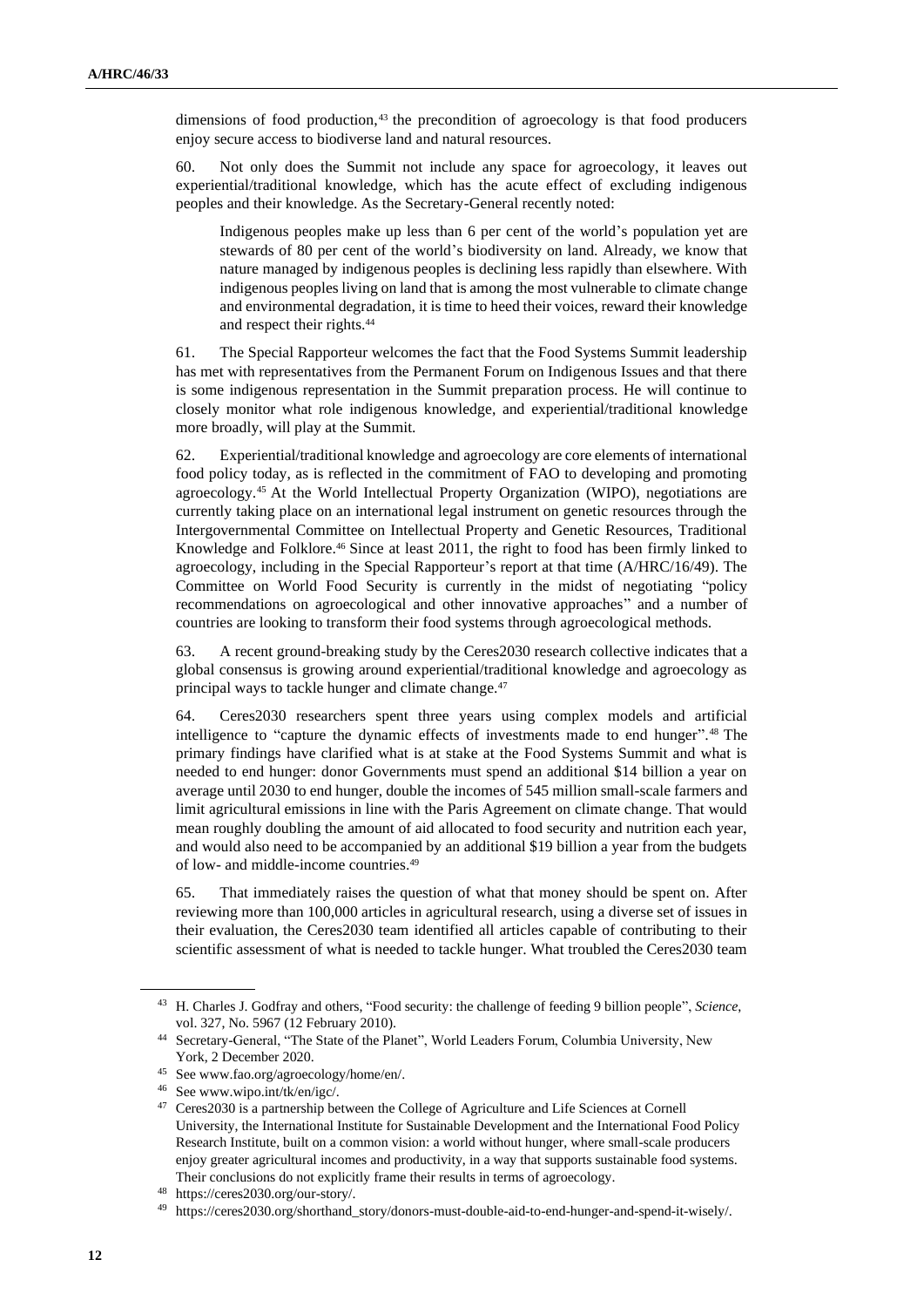and surprised the scientific research community  $50$  was that only around 2 per cent of published agricultural research provides original and high-quality data that can offer solutions for small-scale producers.<sup>51</sup>

66. From that 2 per cent, the Ceres2030 researchers provided an outline of what type of research is needed. They found that smallholders are more likely to adopt new approaches when supported by extension services; localized education matters. They also found that farmers' incomes increase when they belong to cooperatives, self-help groups and other autonomous organizations that share networks and resources, networks built on experiential/traditional knowledge that are part of what others describe as solidarity economics.<sup>52</sup> Moreover, they found that informal markets work; farmers prosper when they can sell their produce informally to small- and medium-sized firms. Those are markets based on trust, which some have described as territorially embedded in long-standing social relationships.<sup>53</sup>

67. That type of research, geared towards smallholders' localized education, solidarity economics, informal markets and experiential/traditional knowledge, is central to agroecology.<sup>54</sup>

68. Only a handful of donors such as France, Germany, Switzerland, FAO and IFAD have explicitly recognized agroecology as a key solution for building sustainable food systems. Public investment in agroecological approaches has been severely limited, estimated at between 1 and 1.5 per cent of total agricultural and aid budgets. Most private and public investments in agricultural research over the last 50 years were primarily based on green revolution technologies such as agrochemicals, mechanization and genetics. Moreover, the majority of teaching and research institutions and extension services have been devoted to isolated industrial solutions to problems, although there is now a growing number of education programmes that take more systemic and holistic approaches, as well as experiential learning. <sup>55</sup> Some countries such as Bolivia (Plurinational State of), Kenya, Mexico and Senegal continue to devote more resources to agroecological approaches at a national scale. There are also ongoing plans that organize  $56$  and funds that enhance  $57$ investment in agroecology.

69. Within the scope of his mandate, the Special Rapporteur will continue to look into technology, experiential/traditional knowledge and indigenous rights at the Food Systems Summit and in other international forums, through his participation as a member of the integrating team towards the Summit and at various events leading up to the Summit itself.

<sup>50</sup> "Feast and Famine in Agricultural Research", *Nature Plants*, vol. 6, No. 10 (October 2020); and "Ending hunger: science must stop neglecting smallholder farmers", *Nature*, vol. 586 (12 October 2020).

<sup>51</sup> Jaron Porciello and others, "Accelerating evidence-informed decision-making for the Sustainable Development Goals using machine learning", *Nature Machine Intelligence*, vol. 2, No. 10 (October 2020).

<sup>52</sup> Peter Utting, *Public policies for social and solidarity economy: Assessing progress in seven countries*  (Geneva, ILO, 2017); and Yvon Poirier, Françoise Wautiez and Béatrice Alain, "Legislation and public policies in support of Social Solidarity Economy (SSE): first steps and elements of a practical guide" (January 2018).

<sup>53</sup> Kay and others, "Connecting smallholders to markets".

<sup>54</sup> FAO, "The 10 elements of agroecology: guiding the transition to sustainable food and agricultural systems" (Rome, FAO, 2018).

<sup>55</sup> High Level Panel of Experts on Food Security and Nutrition, "Agroecological and other innovative approaches for sustainable agriculture and food systems that enhance food security and nutrition", July 2019.

<sup>56</sup> Biovision Foundation for Ecological Development and International Panel of Experts on Sustainable Food Systems, "Money Flows: What is holding back investment in agroecological research for Africa?" (2020).

<sup>57</sup> See www.agroecologyfund.org.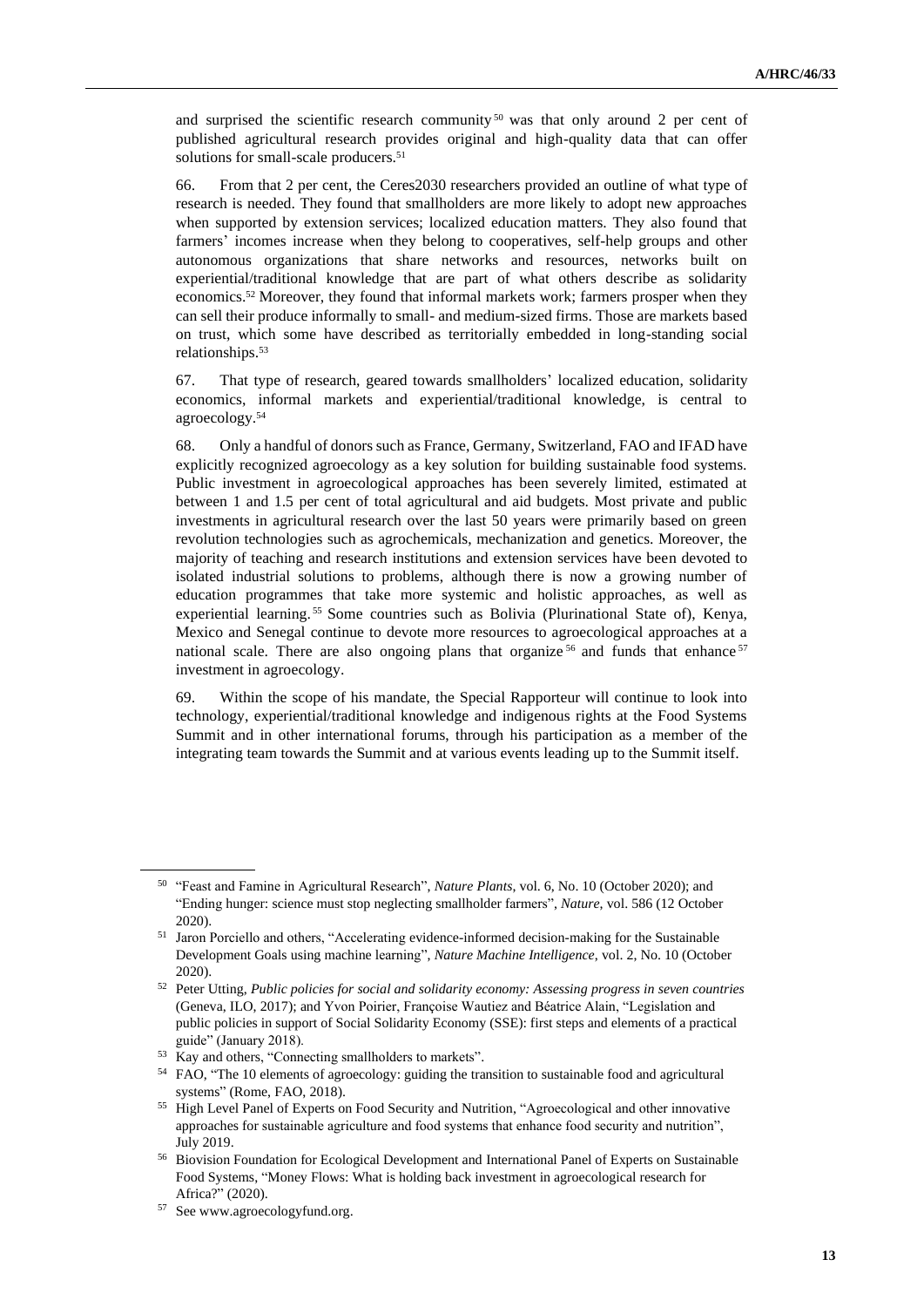#### **C. Food systems and the right to food**

70. The Food Systems Summit represents a consensus on a number of issues: an awareness that climate change is the biggest threat to our food systems; a recognition that global value chains for food are too long; a commitment to science-based policy solutions; and a recognition that all aspects of government and society should be paying attention to transforming food systems.

71. Even though the Summit secretariat and leadership are focused on solutions, they have not articulated how they are framing the problem. That leaves Summit organizers and participants no common language or framework to dialogue and debate. It is difficult to discuss solutions when there is no common understanding of the problem.

72. A food systems approach provides a powerful analysis of the global governance of food because it looks at all aspects of how food is produced, distributed and consumed across all sectors. It does not focus only on agricultural production or one particular part of a supply chain. How you conceptualize a food system, however, depends on what question you are asking.

73. The main point is that when researchers describe a food system, they rely on a model that has its own definition of what components make up a food system, scale of analysis and understanding of what is internal and external to the system.<sup>58</sup> Like all models, a food system analysis is designed to serve a particular research question.<sup>59</sup>

74. A food systems analysis, however, might provide a snapshot of how things work and maybe a prescription of what needs to change, but it does not clearly indicate how systems change. Only recently have researchers started to account for people's ability to change the system in order to improve their own individual and social well-being.<sup>60</sup> That understanding of agency captures the dynamism of food systems and complexity of how food is made, shared and eaten. Agency is also central to a human rights-based approach, since human rights put power into the hands of all people.

75. One of the Summit's planned outcomes is to develop principles to guide Governments looking to leverage their food systems to support the Sustainable Development Goals and create a system of follow-up and review. Therefore, the Special Rapporteur is particularly interested in understanding what the role of States and international organizations will be at the Summit. His primary concern is whether they will have an opportunity to identify and articulate which mode of governance will enable the transformations of the world's food systems. Without a clear normative order in mind, it is difficult to imagine transforming the food systems. A challenge to bear in mind is that the current international economic legal order is in a moment of profound change.<sup>61</sup>

<sup>58</sup> Se[e www.fao.org/3/CA2797EN/ca2797en.pdf;](http://www.fao.org/3/CA2797EN/ca2797en.pdf) an[d https://foodsystemsdashboard.org/about-food](https://foodsystemsdashboard.org/about-food-system)[system.](https://foodsystemsdashboard.org/about-food-system)

<sup>59</sup> D.M. Tendall and others, "Food system resilience: defining the concept", *Global Food Security*, vol. 6 (October 2015); and High Level Panel of Experts on Food Security and Nutrition, "Nutrition and food systems", September 2017.

<sup>60</sup> High Level Panel of Experts on Food Security and Nutrition, "Food security and nutrition: building a global narrative towards 2030", 2020.

<sup>61</sup> See A/75/219; Donatella Alessandrini, *Developing Countries and the Multilateral Trade Regime: The Failure and Promise of the WTO's Development Mission* (Oxford and Portland, Oregon, Hart Publishing, 2010); Clair Gammage, *North-South Regional Trade Agreements as Legal Regimes: A Critical Assessment of the EU-SADC Economic Partnership Agreement* (Cheltenham and Northampton, Massachusetts, Edward Elgar Publishing, 2017); Nicolás M. Perrone and David Schneiderman, "International economic law's wreckage: depoliticization, inequality, precarity", in *Research Handbook on Critical Legal Theory*, Emilios Christodoulidis, Ruth Dukes and Marco Goldoni, eds., (Cheltenham and Northampton, Massachusetts, Edward Elgar Publishing, 2019); Michael Fakhri, "A history of food security and agriculture in international trade law, 1945–2017", in *New Voices and New Perspectives in International Economic Law*, John D. Haskell and Akbar Rasulov, eds. (Springer Nature Switzerland, Cham, 2020); and Lorenzo Cotula, "(Dis)integration in global resource governance: extractivism, human rights, and investment treaties", *Journal of International Economic Law*, vol. 23, No. 2 (June 2020).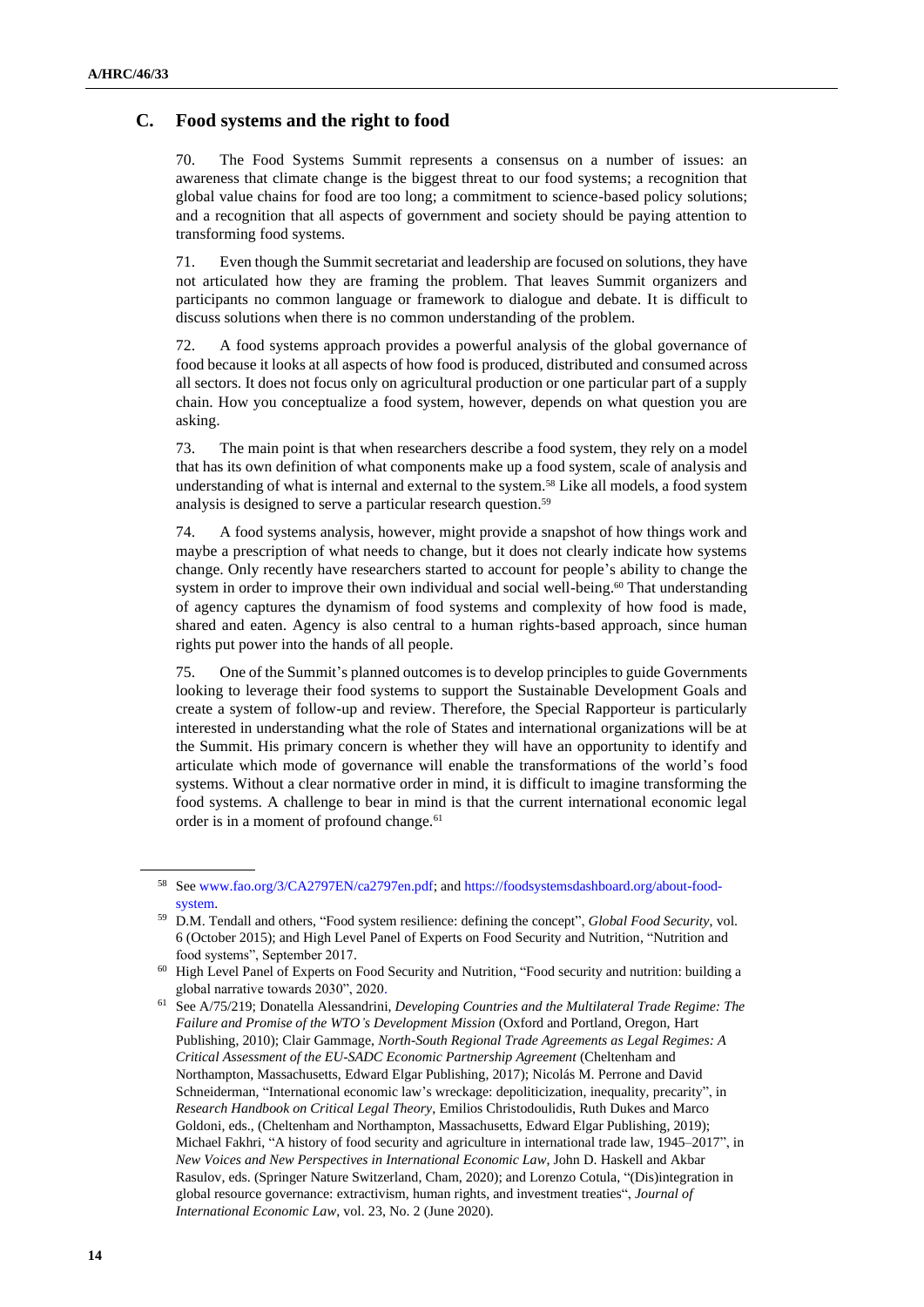76. Regardless of the Summit's trajectory and outcome, the Special Rapporteur is committed to examining food systems for the duration of his mandate. In order to provide a long-term benefit for policymakers and members of civil society organizations, his work will be based on a legal framework, grounded in international political economy and undertaken from a human rights perspective.<sup>62</sup>

## **IV. Seeds and farmers' rights**

#### **A. Political economy of seeds**

77. In December 2018, the General Assembly adopted the United Nations Declaration on the Rights of Peasants and Other People Working in Rural Areas, in which it recognized the right to seeds of peasants and other people working in rural areas and the right to maintain, control, protect and develop their own seeds and traditional knowledge. It also indicated that States should take measures to respect, protect and fulfil the right to seeds of peasants and other people working in rural areas.

78. To control seeds is to control life itself. Seeds are a fundamental element of the world's food systems.<sup>63</sup> The proprietary seed industry is intimately linked to the world's largest agrochemical corporations. For a while, many people referred to the "Big Six": Syngenta (Switzerland), Bayer (Germany), BASF (Germany), DuPont (United States of America), Monsanto (United States of America) and Dow (United States of America). Those companies controlled 60 per cent of the global seed market and 75 per cent of the global pesticides market.<sup>64</sup>

79. Mergers and acquisitions in the seed industry continue, and recently the Big Six agrochemical/seed firms have combined into a Big Four:<sup>65</sup> Dow and DuPont merged in a deal valued at \$130 billion, and then divided into three companies, including an agriculturefocused firm called Corteva; Chemchina acquired Syngenta for \$43 billion; Bayer acquired Monsanto for \$63 billion; and Bayer's seed divisions (including the Stoneville, Nunhems, FiberMax, Credenz and InVigor brands) were sold to BASF for \$7 billion to satisfy antitrust regulators.

80. Such market concentration means that a small number of companies can significantly influence the price of seeds. Any increase in seeds prices will increase the cost of farming, making it harder for farmers to turn a profit. A potentially higher input cost to farmers can also cause consumer prices to increase, which can in turn threaten both food producers' livelihoods and people's access to food more broadly. The Big Four also produce most of the agrochemicals associated with genetically modified seeds. Those agrochemicals reduce

<sup>62</sup> See A/75/219; Harriet Friedmann, "International regimes of food and agriculture since 1870", in *Peasants and Peasant Societies*, Teodor Shanin, ed., 2nd ed., (Oxford, Basil Blackwell, 1987); Harriet Friedmann, "The political economy of food: a global crisis", *New Left Review*, vol. 197 (Jan./Feb. 1993); Philip McMichael, ed., *Food and Agrarian Orders in the World-Economy* (Westport, Connecticut, Praeger Publishers, 1995); Raj Patel, *Stuffed and Starved: The Hidden Battle for the World Food System*, revised, expanded ed. (New York, Melville House, 2012); Michael Fakhri, *Sugar and the Making of International Trade Law* (Cambridge, Cambridge University Press, 2014); Amy J. Cohen, "The law and political economy of contemporary food: some reflections on the local and the small", *Law and Contemporary Problems*, vol. 78 (2015); Chadwick, *Law and the Political Economy of Hunger*; and Adelle Blackett, "On social regionalism in transnational labour law", *International Labour Review*, vol. 159, No. 4 (2020).

<sup>63</sup> Lucile H. Brockway, "Science and colonial expansion: the role of the British Royal Botanic Gardens", *American Ethnologist*, vol. 6, No. 3 (1979); and Clare O'Grady Walshe, *Globalisation and Seed Sovereignty in Sub-Saharan Africa* (Palgrave Macmillan, 2019).

<sup>64</sup> International Panel of Experts on Sustainable Food Systems, "Too big to feed: exploring the impacts of mega-mergers, consolidation and concentration of power in the agri-food sector", October 2017.

<sup>65</sup> [Philip H. Howard, "Global seed industry changes since 2013", 3](file:///C:/Users/Jamshid.Gaziyev/AppData/Local/Microsoft/Windows/INetCache/Content.Outlook/342ZWHNQ/Philip%20H.%20Howard,)1 December 2018.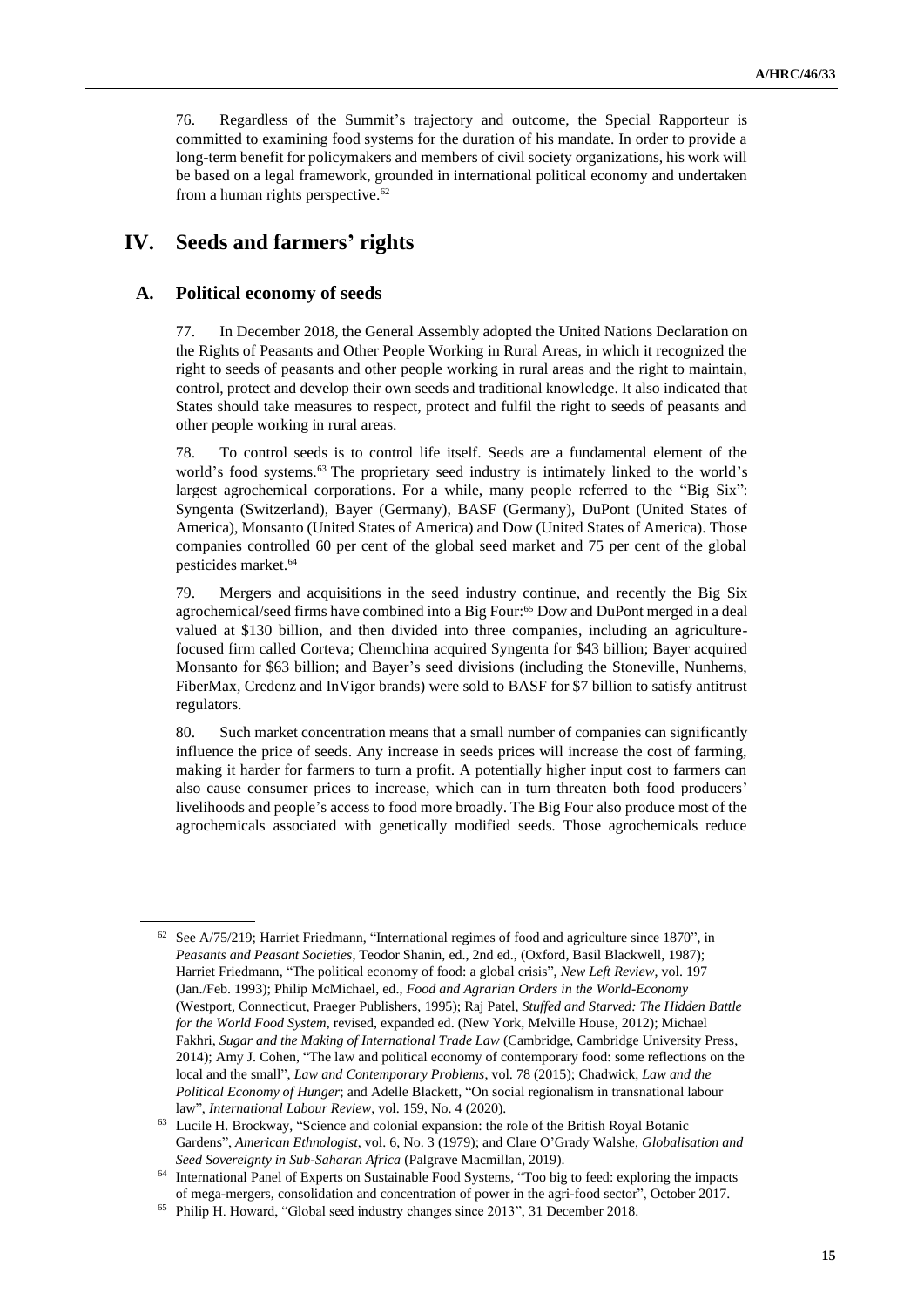biodiversity, which lowers agricultural resilience, making farms more vulnerable to climate change shocks.<sup>66</sup>

#### **B. Farmers' rights in international law**

81. People's access to seeds determines their ability to grow their own food and earn a living. As indicated in the United Nations Declaration on the Rights of Peasants and Other People Working in Rural Areas, farmers' access to seeds is a human right.

82. It should be highlighted that article 9 of the International Treaty on Plant Genetic Resources for Food and Agriculture provides that the contracting parties recognize the enormous contribution that the local and indigenous communities and farmers of all regions of the world, particularly those in the centres of origin and crop diversity, have made and will continue to make for the conservation and development of plant genetic resources which constitute the basis of food and agriculture production throughout the world.

83. The Treaty requires the contracting parties to take measures to protect and promote farmers' rights, including: protection of traditional knowledge relevant to plant genetic resources for food and agriculture; the right to equitably participate in sharing benefits arising from the utilization of plant genetic resources for food and agriculture; the right to participate in making decisions, at the national level, on matters related to the conservation and sustainable use of plant genetic resources for food and agriculture; and the right to save, use, exchange and sell farm-saved seed/propagating material, subject to national law and as appropriate.

84. It is clear in the Treaty that farmers' rights ultimately rest with national Governments and are subject to national legislation. Those rights emphasize resource sharing and biodiversity. Farmers are treated as political participants in the whole process and not just commercial actors.

85. However, farmers' rights still need to be articulated in greater detail. That is where the Special Rapporteur sees a specific interest. More broadly, farmers' rights, although grounded in the International Treaty on Plant Genetic Resources for Food and Agriculture, are also spread across a network of treaties and legal instruments.<sup>67</sup> What remains unclear is how all those treaties and instruments connect in a way that provides a coherent definition of farmers' rights consistent with a human rights understanding. Meanwhile, the secretariat of the International Treaty on Plant Genetic Resources for Food and Agriculture has formed an Ad Hoc Technical Expert Group on Farmers' Rights, which is creating an inventory of national legislation implementing article 9 of the Treaty.

86. Many States are signatories to that Treaty, but also to the WTO Agreement on Trade-Related Aspects of Intellectual Property Rights (TRIPS) and the International Convention for the Protection of New Varieties of Plants. Therefore, when developing and implementing national legislation on farmer's rights, States are legally obliged to link and coordinate their approach with all the relevant treaties.<sup>68</sup> There can, however, be discord among all the treaties.

<sup>66</sup> Philip H. Howard, *Concentration and Power in the Food System: Who Controls What We Eat?* (Bloomsbury Academic, 2016); and Jennifer Clapp and Joseph Purugganan, "Contextualizing corporate control in the agrifood and extractive sectors", *Globalizations*, vol. 17, No. 7 (2020).

 $67$  That includes the Nagoya Protocol on Access to Genetic Resources and the Fair and Equitable Sharing of Benefits Arising from their Utilization to the Convention on Biological Diversity (2010); the United Nations Declaration on the Rights of Indigenous Peoples; the United Nations Declaration on the Rights of Peasants and Other People Working in Rural Areas; the African Model Legislation for the Protection of the Rights of Local Communities, Farmers and Breeders, and for the Regulation of Access to Biological Resources; and the work of the WIPO Intergovernmental Committee on Intellectual Property and Genetic Resources, Traditional Knowledge and Folklore.

<sup>68</sup> Titilayo Adebola, "Access and benefit sharing, farmers' rights and plant breeders' rights: reflections on the African Model Law", *Queen Mary Journal of Intellectual Property*, vol. 9, No. 1 (2019); and Titilayo Adebola, "Examining plant variety protection in Nigeria: realities, obligations and prospects", *The Journal of World Intellectual Property*, vol. 22, Nos. 1–2 (2019).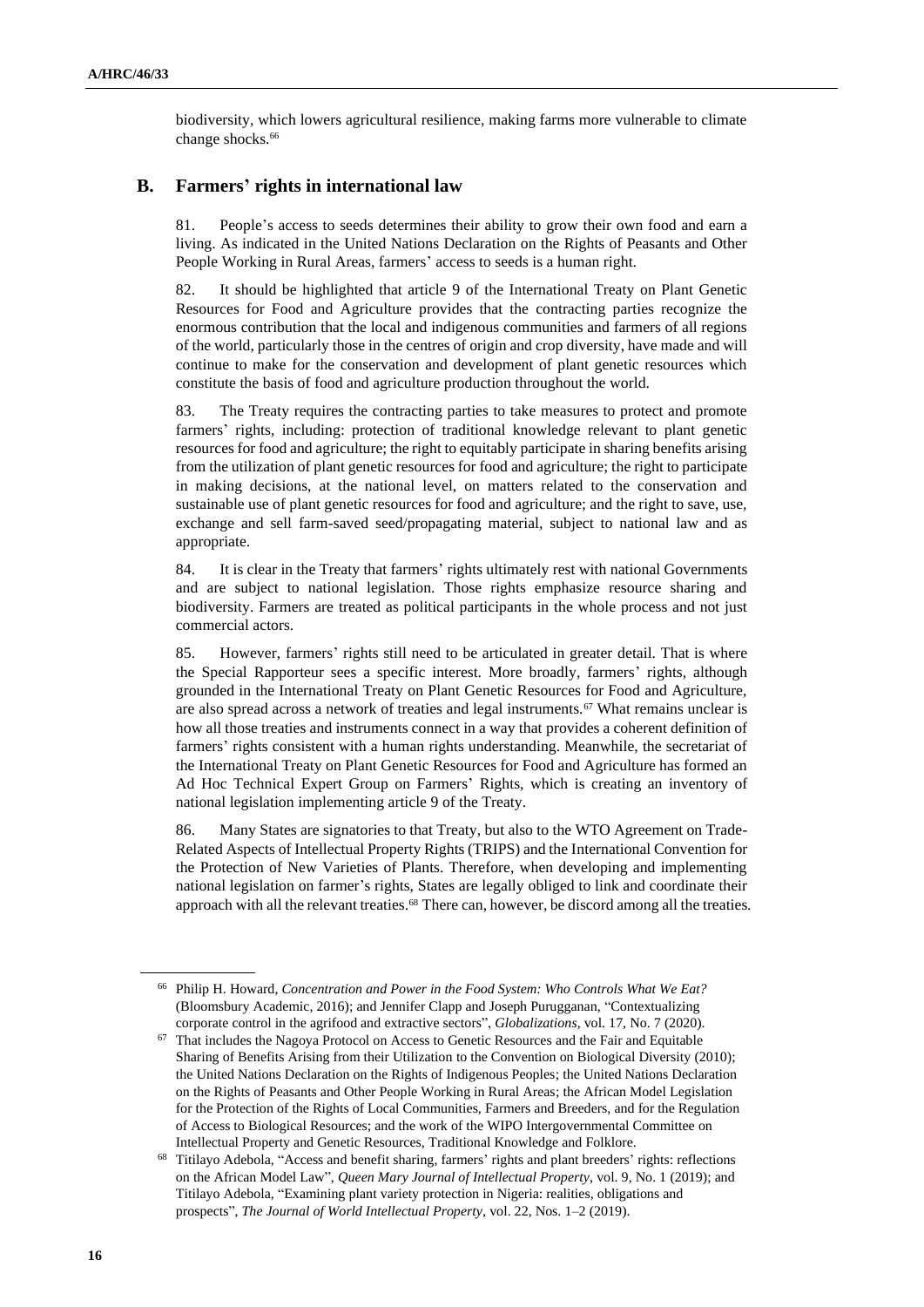87. Farmers' rights are somewhat ambiguous in the TRIPS Agreement. Article 27.3 (b) obliges all WTO members to protect plant varieties by patents or by an effective sui generis system or by any combination thereof. However, the Agreement does not define sui generis. Consequently, WTO members have theoretical latitude when designing their domestic intellectual property rights regimes. The Agreement also includes a provision for review within four years of the entry into force of TRIPS, but that has never been implemented. One of the issues of particular interest to the Special Rapporteur is to understand the interplay and potential overlap between national farmers' rights regimes based on the International Treaty on Plant Genetic Resources for Food and Agriculture and the undefined TRIPS understanding of a sui generis intellectual property rights regime, and what that would mean from the perspective of the right to food.

88. Farmers' rights are also addressed in the International Convention for the Protection of New Varieties of Plants. That Convention offers contracting parties the option of allowing farmers to save, reuse, exchange and sell farm-saved seeds. Most signatory countries have included that option in their domestic legislation. However, that allowance must be mitigated against the reference in article 15 (2) to the "safeguarding of the legitimate interests of the breeder".

89. The International Convention for the Protection of New Varieties of Plants will protect a person's rights only if the variety of plant in question is novel, distinct, uniform and stable. That approach does not prioritize and incentivize practices that are committed to enhancing biodiversity. Instead, it is about creating unique, singular varieties – usually entirely designed to be as productive as possible or to create a new product to distinguish the producer from market competitors. The logic is primarily industrial or commercial and has contributed to the global concentration of power over seeds and plants by a relatively small number of companies.

90. One key component of what is at stake are the so-called landrace varieties, which are usually cultivated by peasant and indigenous farmers, and often by women. They are local varieties of a domesticated plant species that has developed largely to adapt to the natural and cultural environment in which it lives. It differs from a plant that has been selectively bred and cultivated to conform to a particular standard of characteristics. The relatively high level of genetic variation of landraces is one of the advantages that they can have over commercial varieties. Although individual plant yield may not be as high, the stability of landraces in the face of adverse conditions is typically high. As a result, new pests or diseases may affect some, but not all, individuals in the population. That means farmers can ensure productivity through ecological stability and resilience, and high productivity per plot of land. As it stands today, the articulation of farmers' rights in the International Treaty on Plant Genetic Resources for Food and Agriculture encourages the development of landrace varieties, whereas the International Convention for the Protection of New Varieties of Plants makes such development significantly harder.

91. The Special Rapporteur will follow the work of the Ad Hoc Technical Expert Group on Farmers' Rights; provide an analysis of the state of global seed sharing through the market and public institutions such as seed/gene banks; and will outline a definition of farmers' rights that is sensitive to the commercial needs of smallholders, attentive to gender (since most seed savers are women) and ensures that peoples' human rights are fulfilled, despite the current normative ambiguity.

### **V. Right to food in armed conflict and protracted crises**

92. The destruction of millions of lives and serious violations of international humanitarian and human rights law are common in many armed conflicts. Even though food is a main source of nourishment, hunger and famine are increasingly being used by States and others as a weapon to harm and kill people.

93. Hunger and famine are not only used as a weapon in armed conflict, but they are also used to create protracted crises and punish civilians. The Special Rapporteur has received reports on how States use unilateral measures, such as economic embargoes, that lead to acute shortages of food or famine. Refugees and minorities in camps struggle to gain access to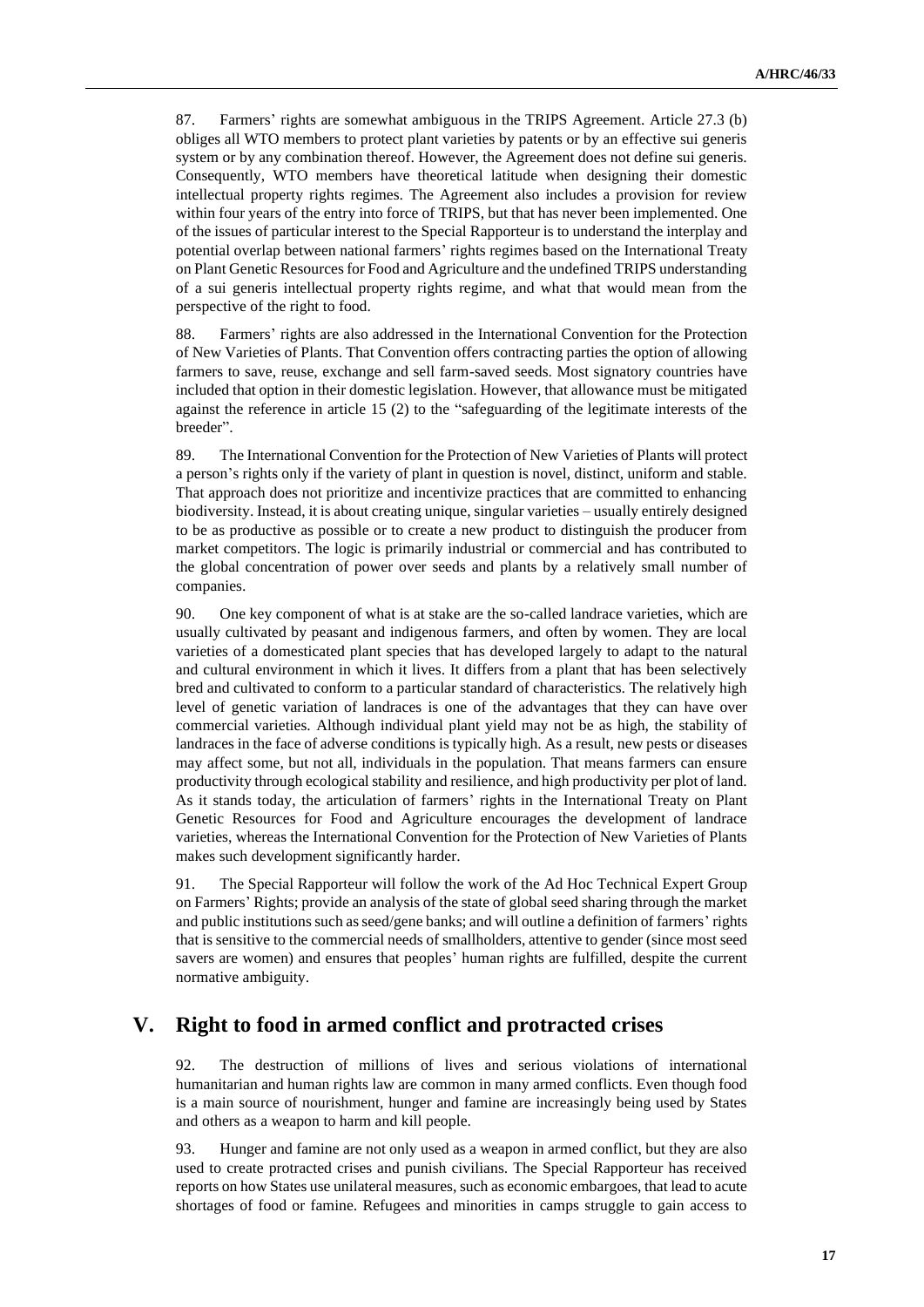adequate and culturally appropriate food. Indigenous peoples' food practices are disrupted, as States and companies deny them access to their lands and waterways, to such a degree that sometimes their very existence and right to self-determination are being threatened. That has deepened the link between food and armed conflicts and protracted crises, at times reaching the level of a crime against humanity or genocide.<sup>69</sup>

94. International human rights law and international humanitarian law share the goal of preserving the dignity and humanity of all. Over the years, the General Assembly and the Human Rights Council have considered that parties to the armed conflict have legally binding obligations concerning the rights of persons affected by the conflict. Although different in scope, international human rights law and international humanitarian law offer a series of protections to persons in armed conflict, whether civilians, persons who are no longer participating directly in hostilities or active participants in the conflict. International and regional courts, as well as United Nations entities, treaty bodies and human rights special procedures, have recognized that both bodies of law apply to situations of armed conflict and provide complementary and mutually reinforcing protection.<sup>70</sup>

95. There are a number of relatively new instruments that attempt to address the issue of food insecurity in armed conflict and protracted crises. In 2015, the Committee on World Food Security endorsed the Framework for Action for Food Security and Nutrition in Protracted Crises.<sup>71</sup> Article 8 (2) (b) (xxv) of the Rome Statute of the International Criminal Court (2002) criminalized intentionally using starvation of civilians as a method of warfare, but only in armed conflicts that are international. Most instances of starvation occurring today, however, are in the context of non-international armed conflicts. In 2018, Switzerland, with the support of the Netherlands, proposed an amendment to the Rome Statute to include starvation within the list of war crimes capable of being committed in non-international armed conflicts. The amendment was adopted by the States parties, but to date it has only been ratified or accepted by Andorra, the Netherlands and New Zealand.<sup>72</sup> Also in 2018, the Security Council unanimously passed its resolution 2417 (2018), in which it underlined that "using starvation of civilians as a method of warfare may constitute a war crime" and urged States to take action against those responsible, with a view to reinforcing preventive measures, ensuring accountability and addressing the grievances of victims.

96. It is unclear whether international humanitarian law and international criminal law are enough to tackle the root causes of violations of the right to food during times of war, armed conflict and protracted crises. There is also the business of conflict, hunger and famine. Often, war is the "shooting phase of a commercial struggle",<sup>73</sup> meaning that armed conflicts and protracted crises are best understood by taking note of and following who is profiting commercially and financially from the conflict. As is currently being debated at WTO, that also includes looking into how food aid and humanitarian relief pose the risk of disrupting local markets.<sup>74</sup>

97. The Special Rapporteur will investigate the power of international humanitarian law and international criminal law to prevent hunger, famine and malnutrition. He will also look to international commercial law to better understand the root causes of war, armed conflict, protracted crises and how food is turned into a weapon. To date, research on human rights law, international humanitarian law, international criminal law and commercial law remain separate professional and academic fields. The Special Rapporteur will work closely with

<sup>69</sup> Catriona Murdoch and Wayne Jordash, "Clarifying the contours of the crime of starvation", 27 June 2019, *EJIL:Talk!*.

<sup>70</sup> *International Legal Protection of Human Rights in Armed Conflict* (United Nations publication, 2011).

<sup>71</sup> Se[e www.fao.org/cfs/home/activities/ffa/en/.](http://www.fao.org/cfs/home/activities/ffa/en/)

<sup>72</sup> Se[e https://treaties.un.org/Pages/ViewDetails.aspx?src=TREATY&mtdsg\\_no=XVIII-10](https://treaties.un.org/Pages/ViewDetails.aspx?src=TREATY&mtdsg_no=XVIII-10-g&chapter=18&clang=_en) [g&chapter=18&clang=\\_en.](https://treaties.un.org/Pages/ViewDetails.aspx?src=TREATY&mtdsg_no=XVIII-10-g&chapter=18&clang=_en) See also Salvatore Zappalà, "Conflict related hunger, 'starvation crimes' and UN Security Council Resolution 2417 (2018)", *Journal of International Criminal Justice*, vol. 17, No. 4 (September 2019).

<sup>73</sup> Alfred Bester, *The Stars My Destination* (Vintage Books, 1956), p. 124. See also James Thuo Gathii, *War, Commerce, and International Law* (Oxford, Oxford University Press, 2010).

<sup>74</sup> See http://sdg.iisd.org/commentary/policy-briefs/wto-members-mull-easing-restrictions-onhumanitarian-food-aid/.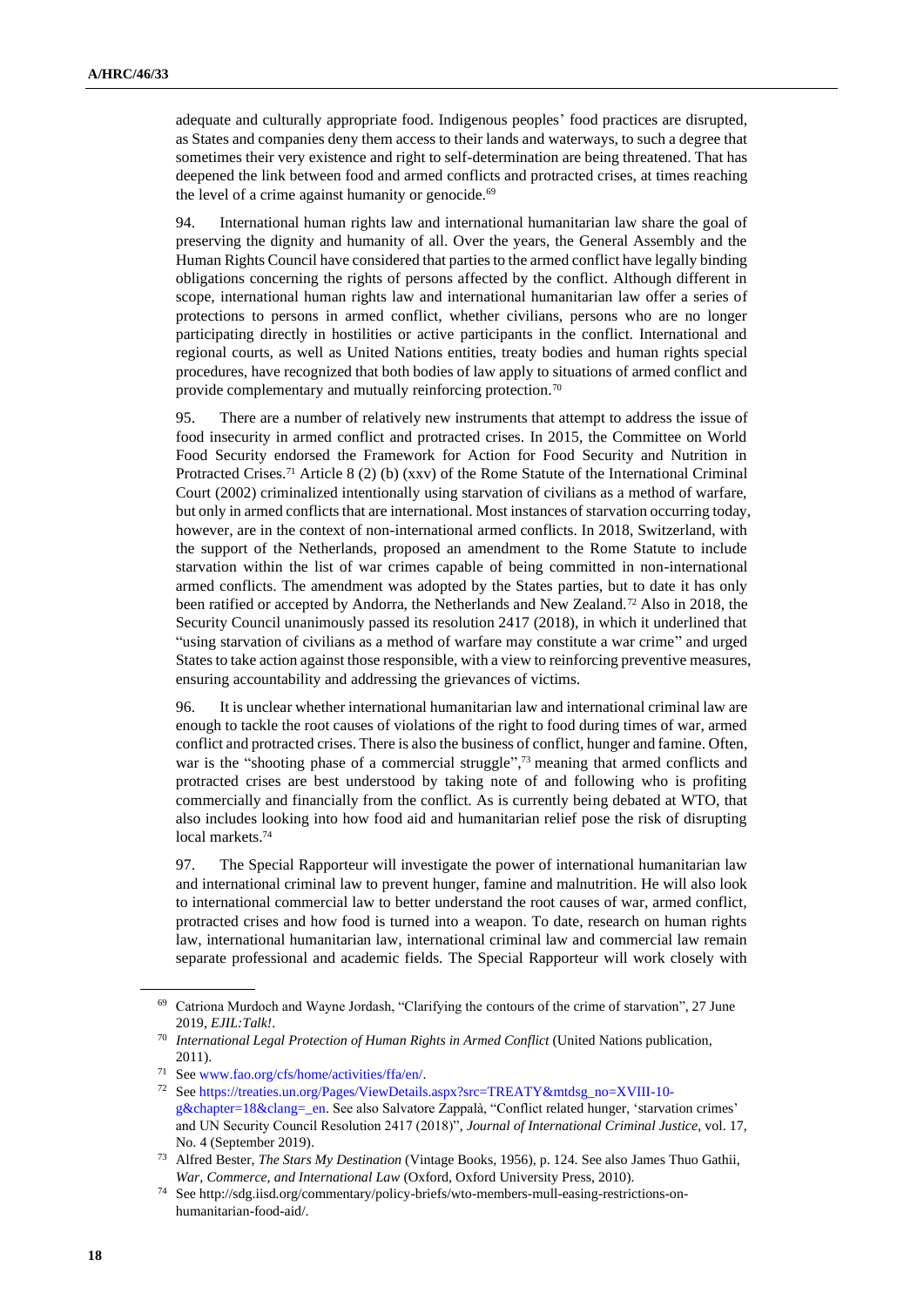and consult stakeholders on combining those fields and develop a new analytical framework that can guide people to better understand how food is used to exacerbate conflict and how conflict may be avoided.

### **VI. Conclusions and recommendations**

98. **The Special Rapporteur will focus on four thematic areas until 2023: (a) COVID-19 and the looming hunger crisis; (b) food systems and global governance; (c) seeds and farmers' rights; and (d) the right to food in armed conflicts and protracted crises.**

99. **Even though there are currently early reports of a COVID-19 vaccination, things are likely to get much worse before they get better. The world remains on the precipice of a hunger crisis and the economic aftershocks of the pandemic will last at least a decade. The Special Rapporteur calls upon States and international organizations, including ILO and the Committee on Food Security, to continue working in a coordinated manner to respond to the current hunger crisis.**

100. **States must reaffirm their commitment to tackling the pandemic though a human rights-based approach.**

101. **States must seriously consider implementing the measures that the Special Rapporteur has identified in paragraph 28 above as effective in ensuring that people's right to food is fulfilled during the pandemic.**

102. **The Special Rapporteur calls upon ILO and the Committee on World Food Security to form an alliance to tackle the looming hunger crisis. Since both the Committee on World Food Security and ILO are grounded in human rights, the Special Rapporteur asks the Human Rights Council to mandate the Office of the United Nations High Commissioner for Human Rights to facilitate the formation of that alliance.**

103. **The Food Systems Summit is committed to transforming the world's food systems. However, nothing can be properly transformed if everyone is sick, tired, poor and hungry; most States are beyond their capacity to adequately govern during the crisis. States must therefore ensure that tackling the looming hunger crisis and the aftermath of the COVID-19 pandemic is the highest priority on the international agenda.**

104. **Nevertheless, the Food Systems Summit remains scheduled for late 2021. The Special Rapporteur has communicated his concerns regarding the Summit and proposed solutions in person and in a public letter to the Secretary-General's Special Envoy for the 2021 Food Systems Summit, concomitant with the submission of the present report. The report also provides an introduction to the Special Rapporteur's vision and workplan on food systems beyond the Summit itself.**

105. **In order to meet "The highest aspiration: a call to action for human rights" of the Secretary-General, the Special Rapporteur calls upon the Secretary-General's Special Envoy and the Summit secretariat to enhance the role of human rights and multilateralism during the planning of the Food Systems Summit. In order to ensure that the final event is inherently defined by human rights and multilateralism, the Special Envoy and the Summit secretariat must do the following:**

(a) **Mandate all Summit support structures and work streams to describe and frame problems around the current food system in terms of human rights;**

(b) **Assemble an autonomous experiential and indigenous knowledge group to complement the Scientific Group;**

(c) **Ensure that all proposed solutions are articulated in terms of human rights;**

(d) **Ground outcomes in multilateral processes, such as through the Committee on World Food Security;**